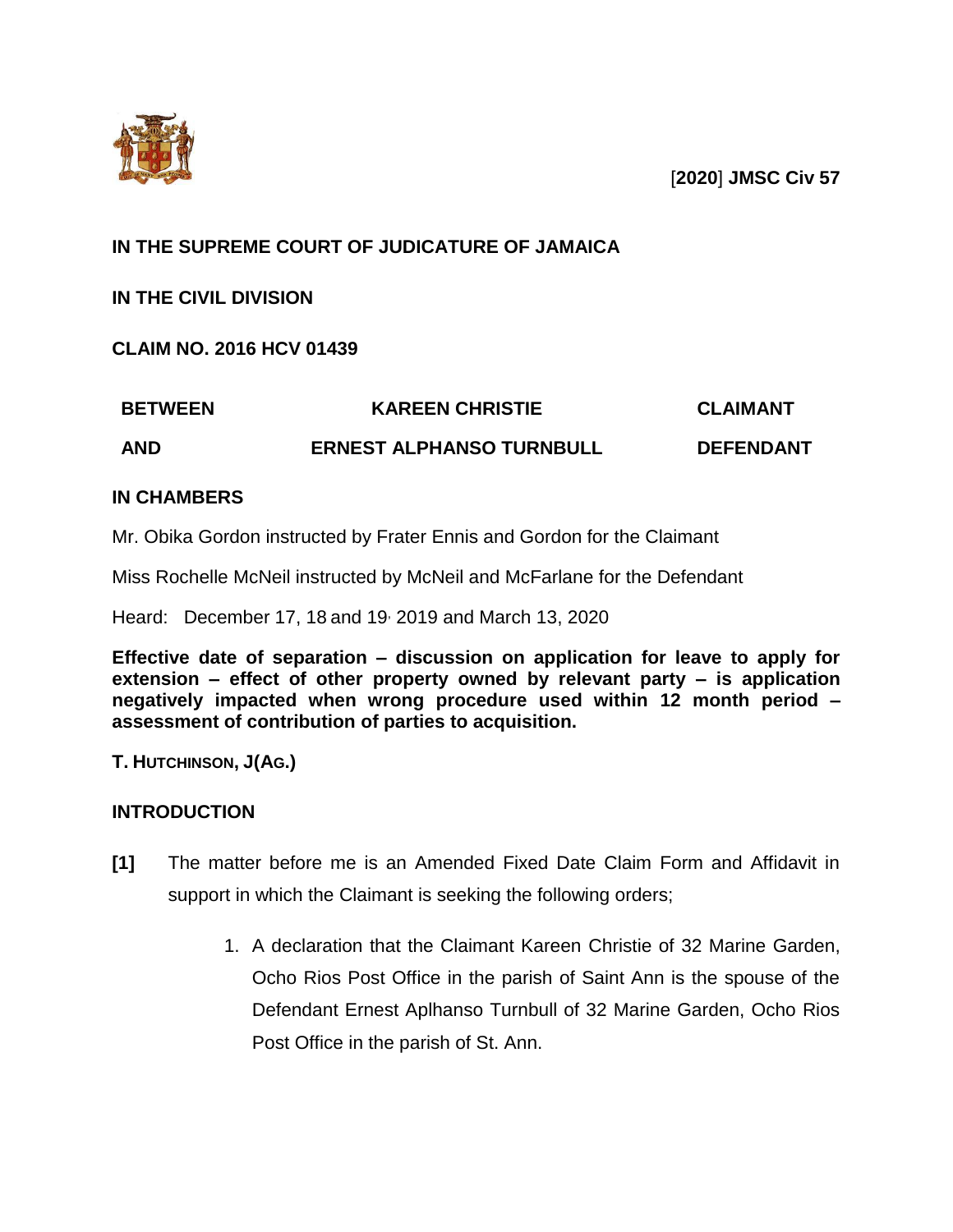- 2. A declaration that the Applicant is entitled under and by virtue of the Property Rights of Spouses Act 2004 to one half interest in property located at 32 Marine Gardens, Ocho Rios Post Office in the Parish of St. Ann comprised in Certificate of Title registered at Volume 1111 Folio 19 of the Register Book of Titles. An order that a valuation of the said lands be done by a Valuator to be agreed between the parties or in the absence of such agreement by a Valuator appointed by the Court.
- 3. An order that the costs of any valuation undertaken in respect of the said lands be borne by the parties equally.
- 4. An order that the Defendant be allowed to purchase the Claimant's interests in the said lands.
- 5. In the alternative an order that the said lands be sold on the open market and that the net proceeds be divided between the parties in accordance with their interests.
- 6. An order that the Claimant's Attorney-at-law have carriage of sale.
- 7. An order in the event the Defendant refuses to sign any document relevant to the transfer of said property the Registrar of the Supreme Court ne empowered to execute all such documents on the Defendant's behalf.
- 8. A declaration that the Claimant is the sole owner of the 1992 Toyota Cressida motor vehicle bearing registration number 3507 DB.
- 9. A Declaration that the Claimant is entitled to  $\frac{1}{2}$  interest in Toyota Hiace registration number PP982J, Toyota Corona registration number 0528FL, Toyota Coaster registration PE 22304 and Toyota Corona registration 1269GR.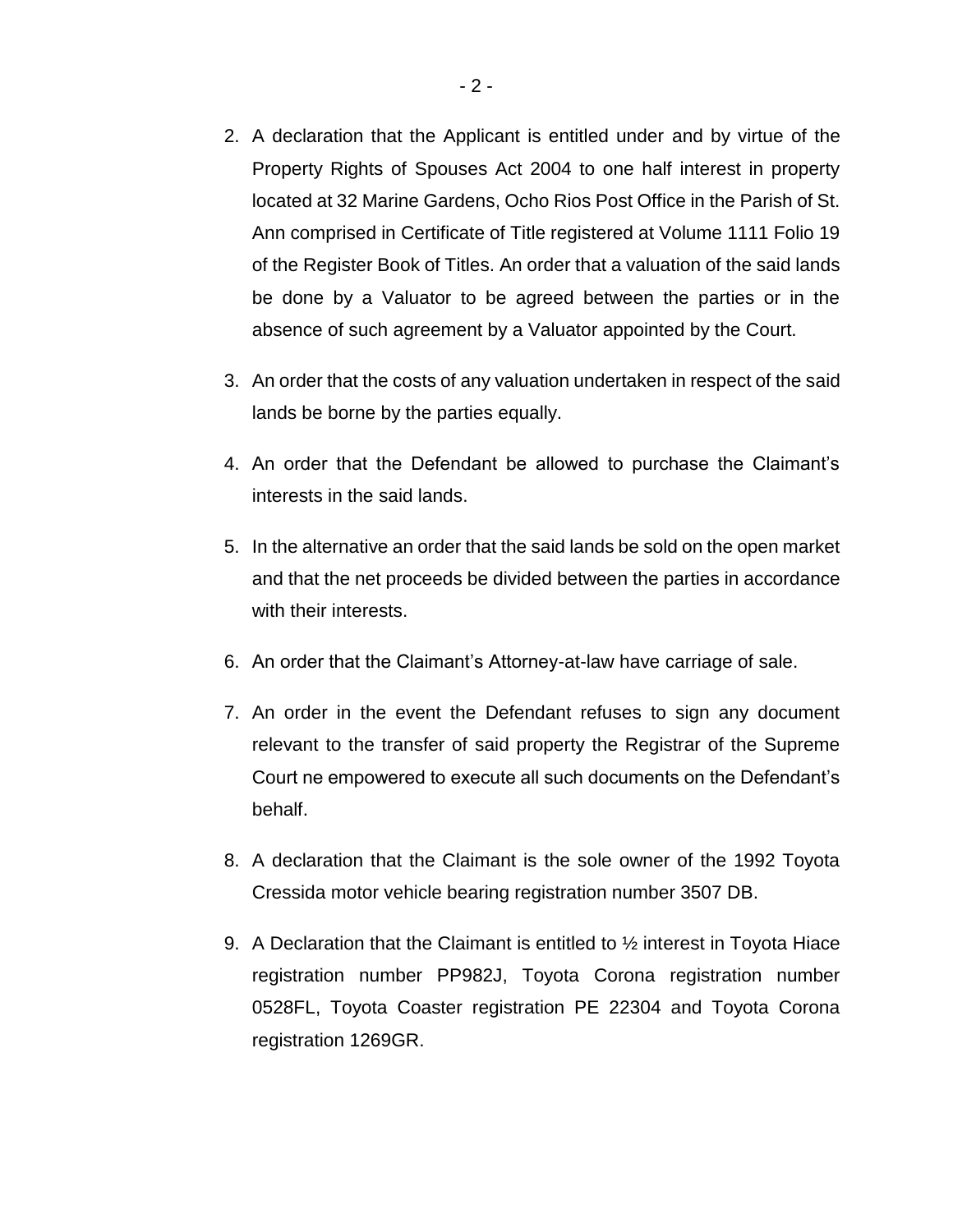- 10.An order that the Defendant signs all documents necessary to effect transfer of the said motor vehicles and in the event the Defendant refuses to sign any document relevant to the transfer of the said motor vehicles the Registrar of the Supreme Court be empowered to execute all such documents on the Defendant's behalf.
- 11.An order that the Defendant be allowed to purchase the Claimant's interest in the said motor vehicles, in the alternative an order that the said motor vehicles be sold on the open market and the net proceeds be divided between the parties in accordance with their interests.
- 12.An injunction restraining the defendant whether by himself or his servant and/or agent from transferring or otherwise dealing with the said properties in any way prejudicial to the interest of the Claimant.
- 13.Such further and other relief as this Honourable Court deems just.
- **[2]** The orders sought in the Fixed Date Claim Form have previously been requested of the Court in a Claim Form filed on the 11th of April 2016 and pursuant to the directive of the Court the claim was subsequently refiled by way of a Fixed Date Claim Form which was later amended.
- **[3]** In respect of the orders outlined, it is noted that the status of the parties underwent a significant change in August 2016 as the Defendant got married to someone else. Additionally, in the course of the trial it was indicated that Order 8 was no longer in issue as the Defendant was prepared to consent to that Order being made.

### **SUMMARY OF CLAIMANT'S CASE**

**[4]** The case for the Claimant is that she met the Defendant in 1985 and commenced an intimate relationship with him. In 1986 she moved in with him at his residence in Content Gardens, Ocho Rios, St Ann and they commenced living as husband and wife. In 1993, the house located at 32 Marine Gardens, Ocho Rios, St Ann,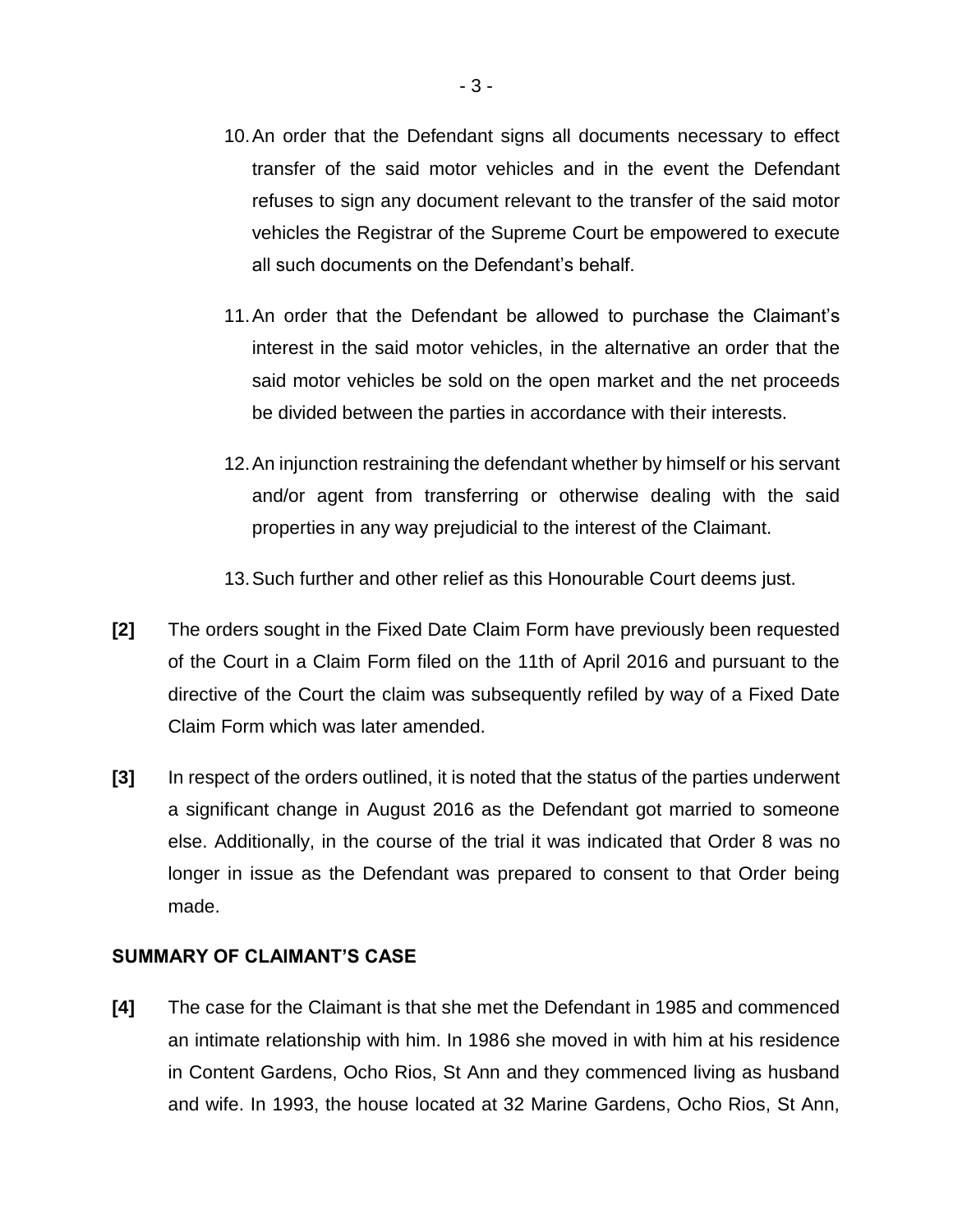the subject of this claim was purchased for the sum of \$500,000 of which she said she contributed \$25,000 from her savings account at National Commercial Bank. She deponed that when this money was given by her to the Defendant he assured her that her name would be added to the title but this was never done.

- **[5]** Ms. Christie outlined that in addition to the initial sum provided towards the purchase price, she covered the cost of the utilities, grocery and other household expenses while the Defendant paid the mortgage. She also stated that they both contributed towards the maintenance of the property as it was the family home. In addition to this, Ms Christie said she contributed towards the improvement of the property and the furnishings, details of which she gave in her affidavit.
- **[6]** It was also outlined by Ms. Christie that during the course of the relationship, she had a son for the defendant and he assisted in raising her daughter who was the child of a previous relationship. She exhibited the birth certificate of their son in support of her claim and it is noted than when the child was born in February 1994 both indviduals gave their address as 32 Marine Gardens. In respect of the motor vehicles in question, Ms. Christie deponed that up to 1998 all 4 vehicles had been purchased by herself and the Defendant and were operated as taxis and for tours. She stated that up to the time the relationship ended in 2016 she had been living with the Defendant as his spouse for 31 years and they had been single at the time they became involved.
- **[7]** She averred that in the course of their relationship she was a joint account holder on accounts that the Defendant maintained at Bank of Nova Scotia and Royal Bank of Trinidad and Tobago. She also noted that she performed wifely duties for the Defendant from the start of their relationship up to when it ended in 2016. She also stated that even after the Defendant's marriage in August 2016 they continued to engage in a sexual relationship.
- **[8]** In outlining the circumstances that led to her filing this claim she stated that the relationship between the Defendant and herself had deteriorated as he began to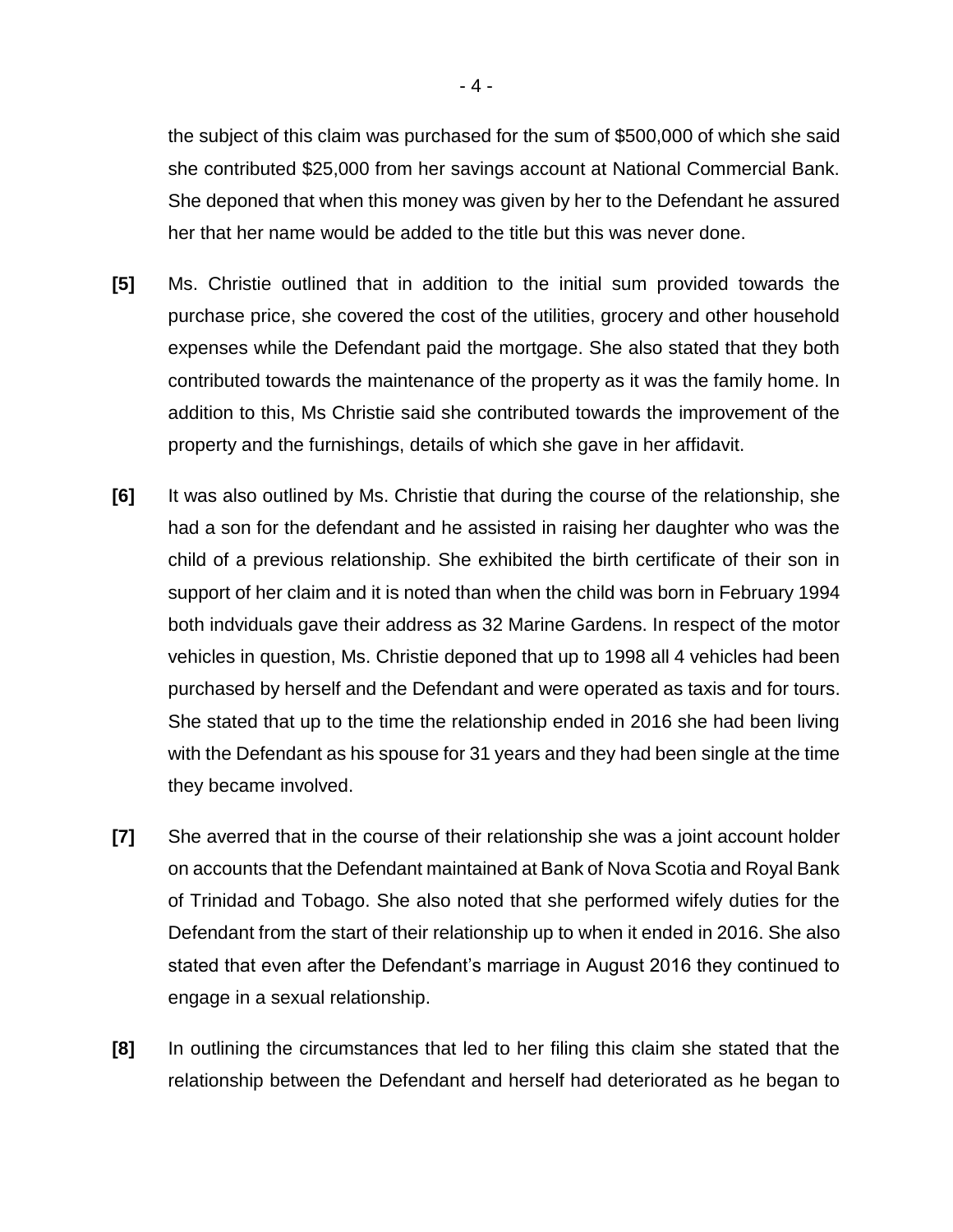demand that she move out of the house as he was now involved with someone else. She also stated that he began to make threatening remarks to her. It was in these circumstances she said that she made a decision to file a claim to protect her interest in the property.

- **[9]** She denied that the house was purchased solely from funds provided by the Defendant combined with a mortgage sourced by him, she also denied that the relation between them had ended in 2005 when the Defendant moved into a separate bedroom. Or that a separate dwelling house been constructed by her with the Defendants assistance. In relation to that property which is located in Lydford, St Ann she has asserted that although her name is on the title it is there as Joint Tenants along with her mother for whom the land was purchased and the house was built solely as her mother's residence.
- **[10]** Under cross examination it was accepted by her that she did not personally participate in the purchase of the property all the steps were taken by the Defendant. She also acknowledged that she did not know the cost of the individual vehicles neither did she know if the Defendant had borrowed money to assist with their purchase. She also accepted that the Defendant no longer had any of the buses acquired up to 1998 as these had been changed for newer vehicles. Under further cross examination she insisted that the buses from that period were still in the Defendant's possession. She maintained however that she had made a financial contribution to the purchase of the replacement vehicles.
- **[11]** She acknowledged that at one point both her and the defendant were occupying two separate rooms but stated that this was only for a week. In relation to his spouse she acknowledged that the Defendant had been cheating on her for years but she pnly became aware of that individual in July 2016. She acknowledged that at the time she filed the original claim in April 2016 the Defendant was engaged but she said this was not the first time.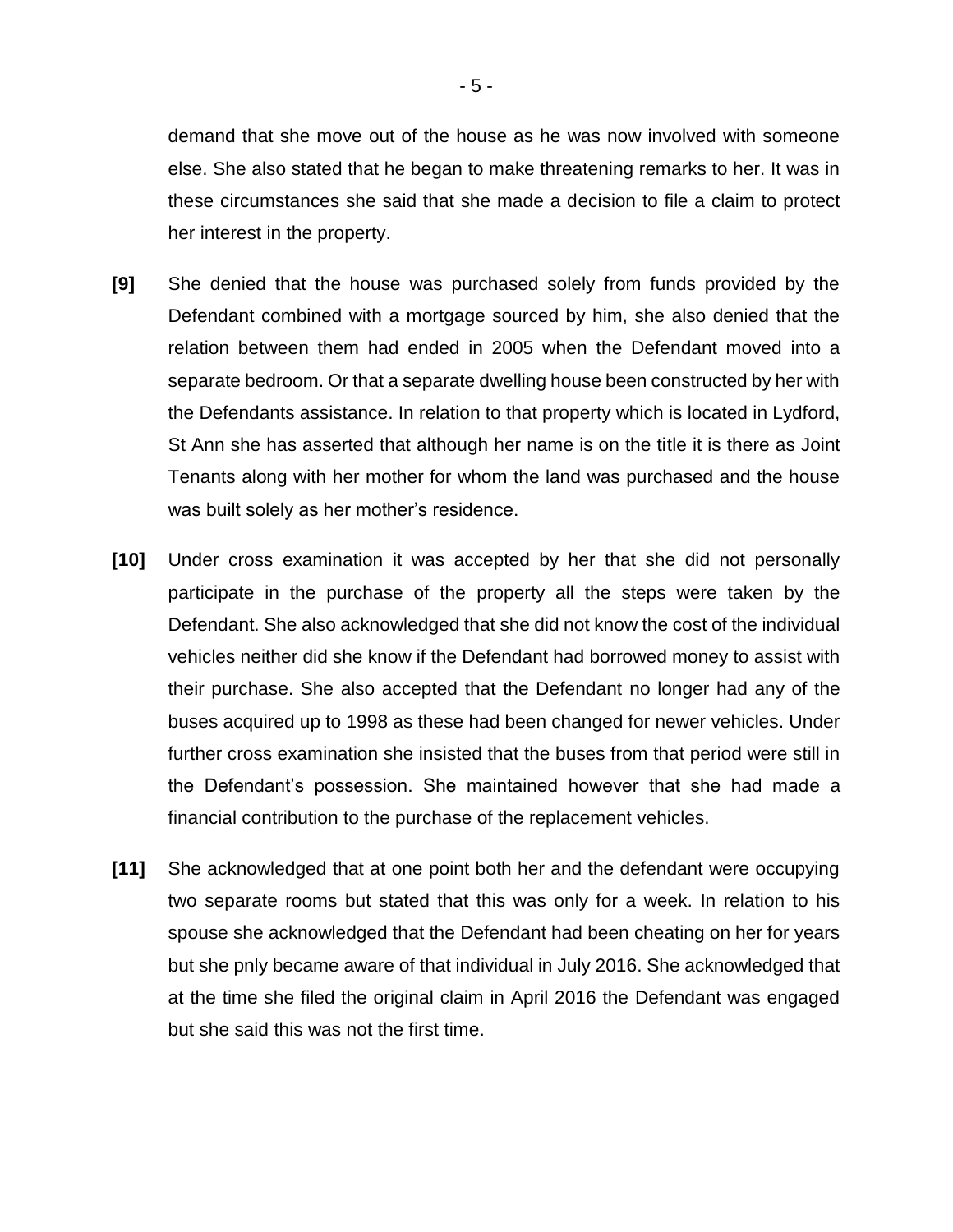- **[12]** As part of her case, the Claimant relies on the affidavit of her daughter Charlene Vassell. In her account Ms Vassell outlined that she has known the Defendant ever she was two years old and she said this was in or about 1985 when her parents first got together. She stated that they lived at 108 Marine Street for 8 years before moving to the disputed property in 1993. She said that they lived as a family there up to 2012 when she migrated.
- **[13]** She also deponed that when the Defendant's mother fell ill she moved into the house and became a part of the family and lived there with them until her passing in March 2014 which she sought to confirm by way of a funeral programme attached.
- **[14]** Under cross examination she stated that she lived with her grandmother on Main Street in her younger years up to age 12. She told the Court that she was born December 1983. She added that in respect of her mother she was back and forth between the grandmother's house and that of the Defendant.
- **[15]** In respect of her assertion that the family had a tour and taxi operation she stated that while she knew this she personally never participated in it as she was a child.

#### **SUMMARY OF DEFENDANT'S CASE**

- **[16]** In his account while Mr. Turnbull accepted that he met the Claimant in 1985 he insisted that they did not begin living together until 1992. In respect of the relevant property he outlined that this was purchased in 1992 for the sum of \$500,000 which was financed from his personal savings and a loan of \$100,000 provided by Jamaica National Building Society. In support of this he has attached a commitment letter dated July 14<sup>th</sup>,1993. According to Mr. Turnbull he began living at the house in 1992 and during that time he informed the Claimant that he had purchased a house and invited her to reside there with him and she agreed.
- **[17]** He noted that the house needed minor repairs by way of fresh paint, grills and a door needed to be changed. He said it was at this point that he asked the Claimant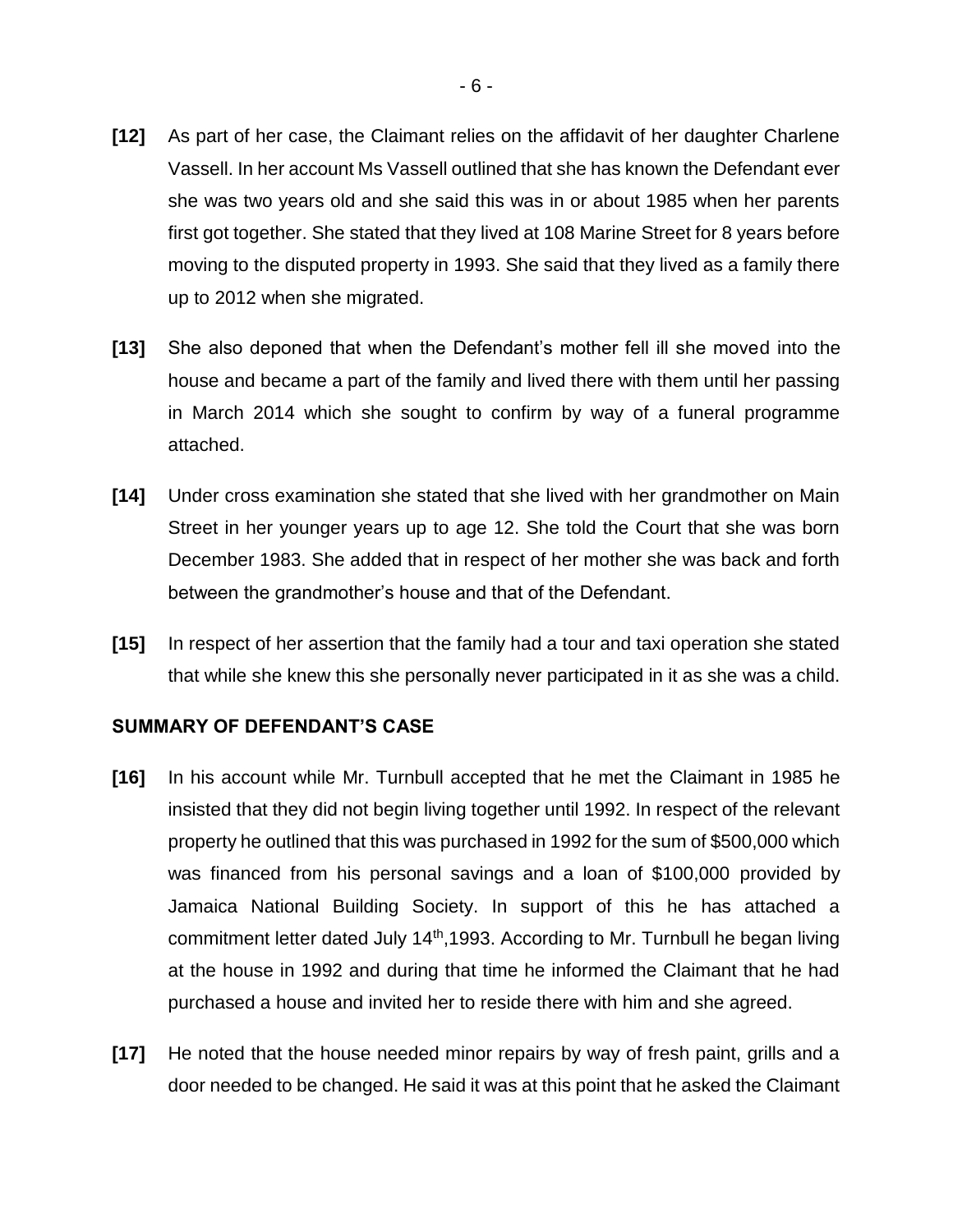if she had any money that he could borrow and she gave him \$25,000 and assured him that he did not need to repay her since they would both be living at the house. This money he said was used to effect these repairs all of which was done before the Claimant moved in.

- **[18]** Mr. Turnbull denied making any promise to the Claimant to place her name on the Title. He agreed that the Claimant paid the water and telephone bills but said that he was the one who paid the mortgage, the light bill and purchased food (grocery). He denied that the Claimant provided the furnishings which she claimed that she did and stated that while she purchased linen for the home he was the person who gave her money to purchase appliances. He acknowledged that renovations were done to the house between 1995 and 1996 but asserted that the cost was borne solely by him as he was making good money as a tour operator working in the Tourism Sector while the Claimant was working at Central Medical Laboratories earning just a fraction above minimum wage.
- **[19]** He contended that the relationship with the Claimant ended from 2005 when he was baptized as he moved into a separate bedroom and discontinued sexual relations with the Claimant. He said that they would sometimes share meals as he would occasionally leave food for the Claimant if he cooked and she would do likewise but their relationship had become like brother and sister.
- **[20]** Mr. Turnbull stated that the Claimant never gave an indication of being interested in his house as she had acquired a piece of land in Lydford and he spent thousands of dollars assisting her in building a house on it. He said between 2005 and 2016 he offered the Claimant a million dollars to complete her house as he wanted her to move into her own space as he no longer want to continue living with someone he was not in a relationship with. He denied that he continued to be sexually active with the Claimant and she said that the reason he asked her to leave the house was because he wanted to live in keeping with his Christian beliefs.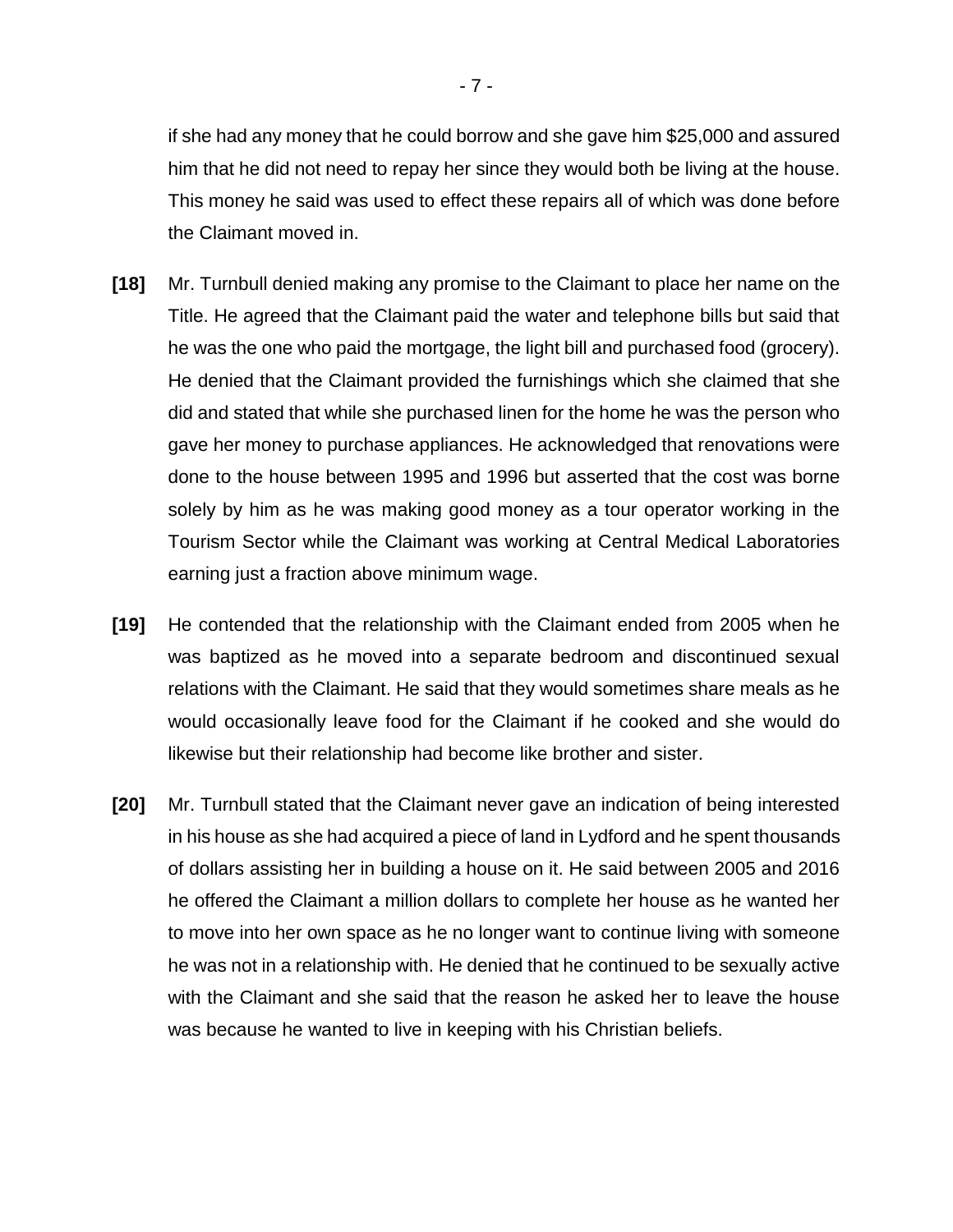- **[21]** In relation to the motor vehicles named in the claim he denied being assisted by the Claimant to purchase same and asserted that these were purchased using his sole resources and bank loans. In respect of the vehicle registered PP982J he produced a certificate of title showing that it was acquired in 2008, in respect of 0529 FL a title was also produced showing the year of acquisition as 2013 and in respect of vehicle registered as 1269 GR the title produced shows that it was acquired in 2014. No title has been produced for vehicle registered PE 2304. All the titles produced bear only the Defendant's name.
- **[22]** It was also denied by Mr Turnbull that he held any joint accounts with the Claimant. He accepted offering her a sum of money to settle the matter when he was served with the initial set of Court documents but said this was done not to pay her for her interest in the house but purely to assist her in completing her own home in order to occupy same.
- **[23]** He outlined that during the relationship he sought to assist the Claimant with a number of financial ventures such as a gift store, a clothes store and a restaurant and he also brought tourists as patrons to a restaurant she owned and operated. He said that he spent about \$600,000 on the Claimants house in Lydford in 2010 as they were separated and he wanted them to live separately.
- **[24]** Under cross examination he was asked about the exact point when he had ceased relations with the Claimant and he indicated that it was early 2005 before he became baptized. He was shown his affidavit where he had said it was after he had become baptized that relations ceased and after some disagreement on this he accepted that the affidavit was correct. Under further cross examination however he stated that the relations could have ceased earlier than 2005 maybe 2004 or even as early as 2003. He also conceded that there had been at least one account held by him on which the Claimant appeared but he explained that this was because of advice received from the bank as to the need to do so. He was also asked about the sharing of meals with the Claimant after 2005 and denied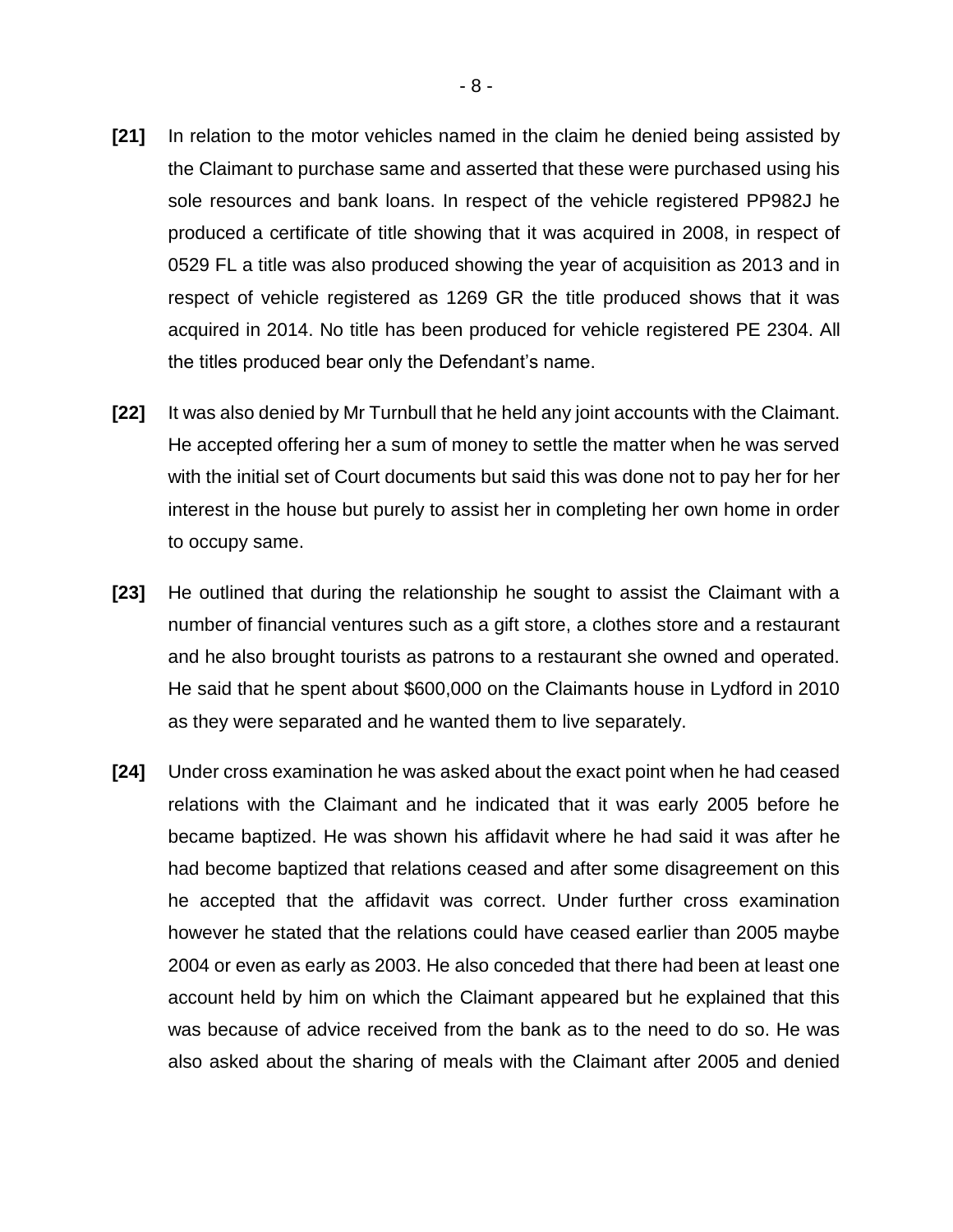that this occurred but when shown his affidavit he eventually accepted that this may have happened.

#### **CLAIMANT'S SUBMISSIONS**

- **[25]** In written submissions, Counsel for the Claimant has sought to identify the issues which they believe arise for consideration by the Court, these are stated as follows;
	- a. Whether a common law union existed between the parties.
	- b. If there was, what was the date of separation and was the claim filed in time.
	- c. Whether the Claimant is entitled to an interest in the subject property.
	- d. Whether the Claimant is entitled to an interest in the motor vehicles named herein.
- **[26]** Under the first heading, the court first has determine whether or not the parties were spouses within the meaning of section 2 of the Property's Rights of Spouses Act (PROSA). On this point Counsel submitted that there is no dispute between the parties as to whether or not they lived as husband and wife, the point of disagreement is when the parties began living together in this manner and when it ended. It is Counsel's submission that whatever the Court decides in respect of when the relationship ended, there is overwhelming evidence for the Court to find that a common law union had existed and the Claimant was a spouse for the purposes of the Act.
- **[27]** On the question as to the date of separation, Counsel submitted that on a balance or probabilities, the Claimant's account that the parties separated in 2016 is far more credibility that the Defendant's version that they had lived as brother and sister for a period of 11 years. It is also submitted that should the Court find that the parties separated in 2016 the original claim which was filed in April 2016 was filed within time. If the Court believed however that the application was filed outside the 12 month period then reliance was placed on *Saddler v Saddler [2013] JMCA*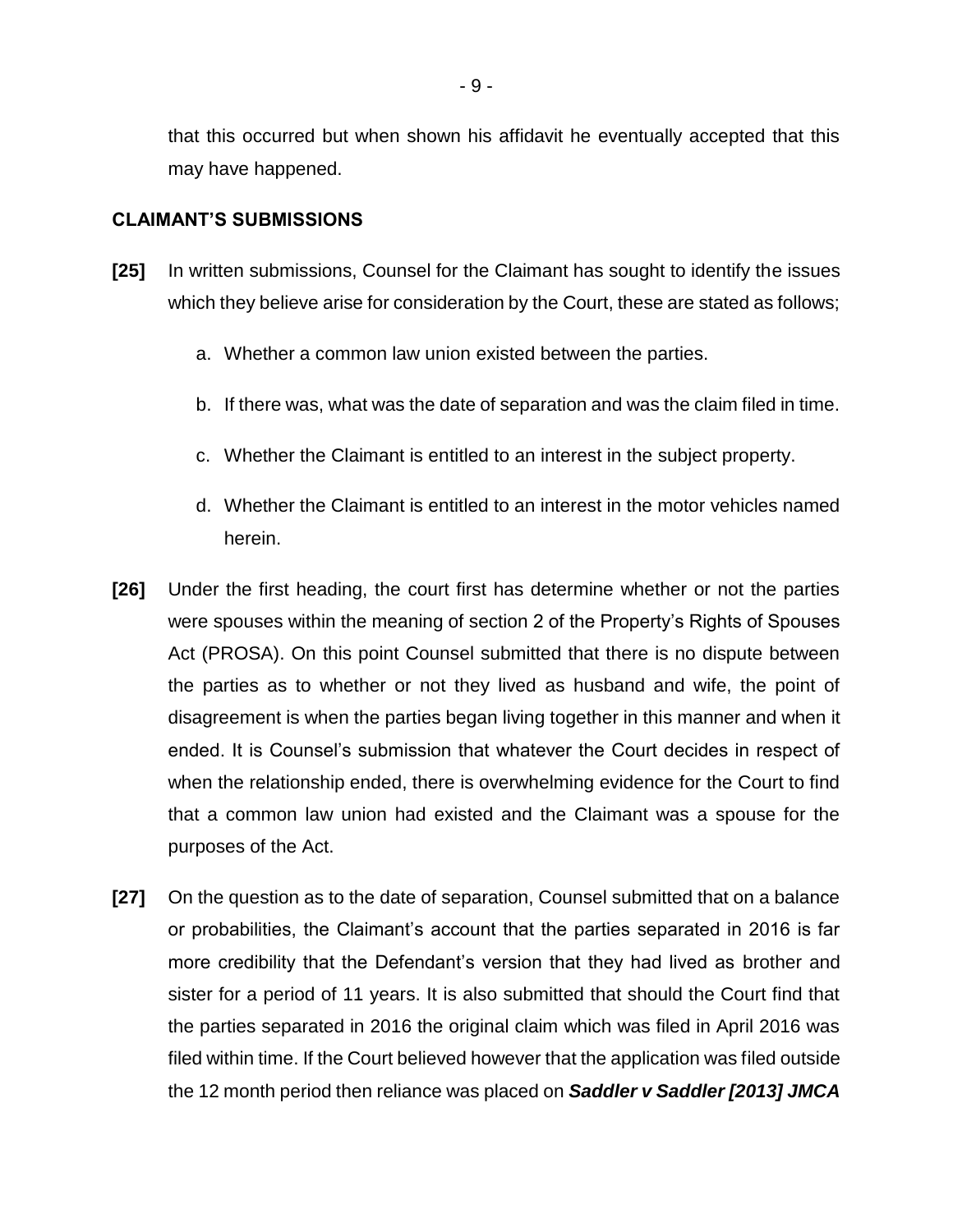*Civ 11* where the Court stated that where an application was brought outside the 12 month period, there was no need to seek leave to apply for an extension.

- **[28]** In support of the contention that the Claimant is entitled to an interest in the subject property Counsel has referred to and sought to rely on Section 6(1)(c) of PROSA which speaks to a presumption of equal entitlement in respect of the family home. Reliance has also *been placed on the decision Peaches Stewart v Rupert Stewart 2007HCV03***27** where Sykes J as he then was examined the concept of the family home. Counsel also relies on the affidavit and viva voce evidence of Ms. Charlene Vassell, daughter of the Claimant who was raised by the Defendant in support of this contention.
- **[29]** On the final issue of whether the Claimant is entitled to an interest in the motor vehicles Counsel relies on Section 14(1)(b) of PROSA. He points to the evidence of the Claimant that the vehicles were purchased by the parties from their joint resourced and they were used for the benefit of the family. He referred to and relied on the case *of Dixon v Dixon [2017] JMSC Civ 106* particularly paragraph 131 where it was stated by K. Anderson J that a motor car was to be shared equally by the parties as it was 'acquired jointly and for the benefit of the family'.
- **[30]** In amplified submissions, Counsel indicated that they are also relying on the decision of *Tricia Carter v Lloyd Parnell* on how the Court should view and treat with the subsequent marriage of the Respondent. On the question of then it was that the parties separated Counsel has found that even if the Court believes that the relationship between the parties ended in 2005 it can still find that termination of the co-habitation did not occur until 2016 and on that basis find that the action was filed within time.
- **[31]** Mr Gordon also sought to draw the Court's attention to the credibility of the respective parties. He submitted that in respect of the date of separation the Defendant was back and forth on this. He has asked the Court to note that when giving evidence on sexual relations between the parties under cross examination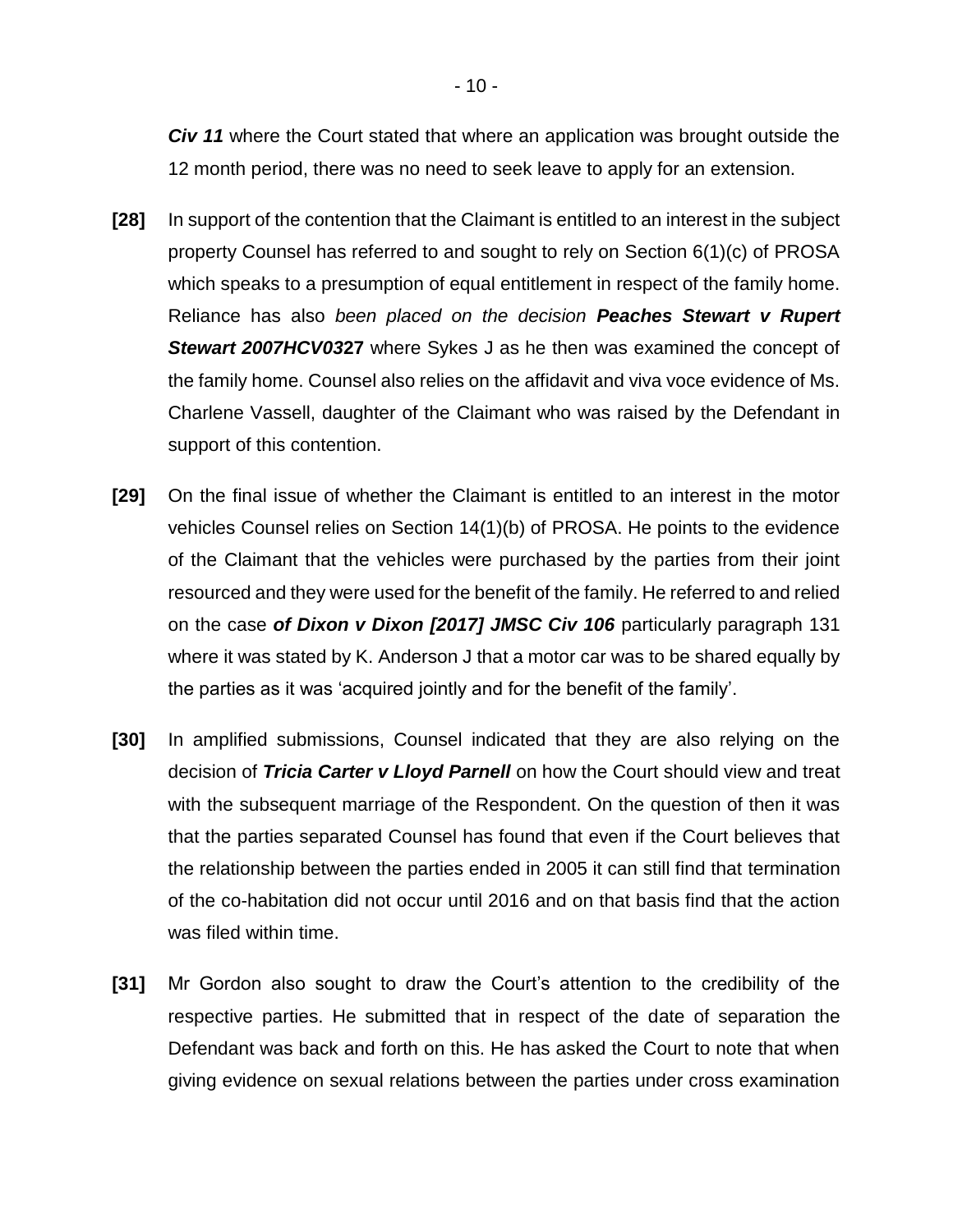Mr Turnbull stated that the last sexual contact was in 2004. He also gave evidence that he was baptised in 2005. When his affidavit was put to him he agreed that he had stated there that it was after he got baptised in 2005 that sexual relations between the parties discontinued.

- **[32]** Counsel submitted that another issue was when they started living in separate rooms. At one point he submitted Mr Turnbull said this occurred up in 2003 or 2004. It was pointed out that this was also inconsistent with the evidence in his affidavit as it was stated there that it was after he got baptised in 2005 that they started to live in separate rooms.
- **[33]** Another point that was relied on by Mr Gordon to show what he described as the shaky credibility of the Defendant was his evidence about the Claimant cooking in the house. Counsel noted that Mr Turnbull stated in cross examination that she never cooked in the house after 2005. He said she would bring food from outside and by the time she shared it most of the time he had already cooked. Mr Gordon pointed out that after saying this Mr Turnbull then sought to change his response to say that he recalled her cooking after 2005 but could not recall how many times before changing this to say she would cook occasionally. In light of all these changes Mr Gordon has asked the Court to find that this is a clear indication that if he would lie or be untruthful about something as simple as Ms. Christie cooking in the house it suggests that he may also be untrue about larger issues and is not a credible witness. Counsel submitted that this situation is not improved when the Court considers that Mr Turnbull had also stated under cross-examination that he would occasionally eat from the Claimant but stated as well that he would not eat from her.
- **[34]** Mr Gordon also pointed out that the Respondent's lack of credibility also extended to his evidence on whether he had held any joint accounts with the Claimant as under cross examination he had stated that there was no joint account. When asked if there was any account held by him where her name was also on the account he said no. When asked about an RBTT account, he stated that he had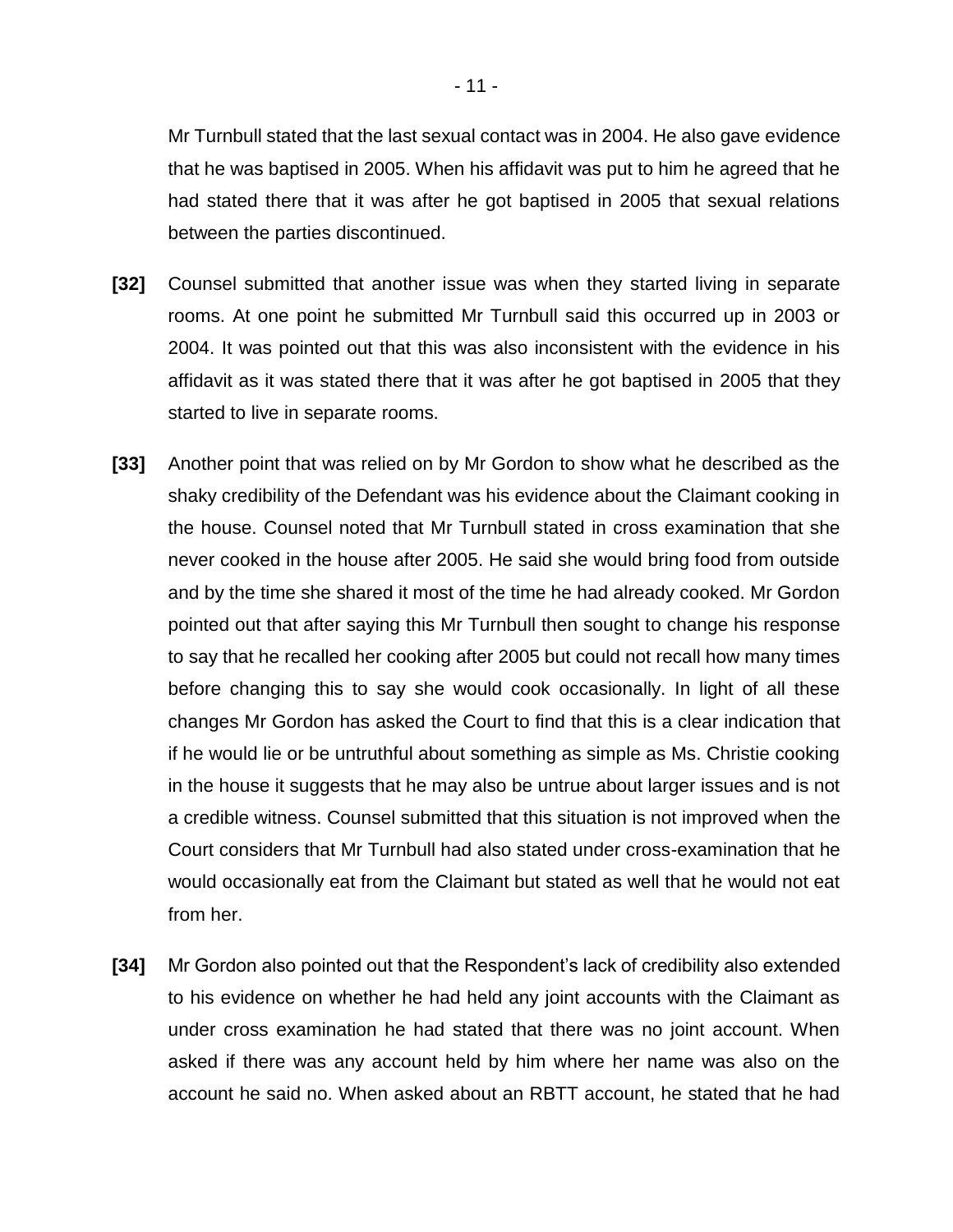put the Claimant's name on that RBTT account but it was years ago. Counsel submitted that the situation became worse in re-examination when in response to Counsel's question, he stated that he had placed the Claimant's name on the account as she had a son for him and he had been told if he should die someone else's name should be on account. Mr Gordon submits that this was in clear contradiction to his earlier response, he also remarked that there is no claim to money in an account in this matter and as such this goes to shows that Mr Turnbull is an untruthful witness.

- **[35]** Mr Gordon has also asked the Court to consider the content of paragraph 31 of the Defendant's affidavit which he contended is very important as it speaks to the state of mind of the Defendant at that time. He noted that under cross examination Mr Turnbull stated he offered the Claimant one million dollars to vacate the house. He also agreed that he offered this sum her to get the house for himself. It was submitted that this is evidence of an intention on the part of Mr Turnbull to give Ms. Christie something in relation to the house.
- **[36]** In respect of the Defence submissions as to how the property was acquired, Mr Gordon has asked the Court to note that there have been authorities which have determined that the non-financial contribution of an individual can be taken into account. He has also highlighted the Claimant's contribution of \$25,000 to the purchase price which he says was worth far more then than now.
- **[37]** Finally, in respect of the timing of this application, Mr Gordon has also asked that the Court consider *Claim 2009HCV02358 Thelma May Whilby Cunningham v Leroy Augustus Cunningham* a decision of McDonald Bishop J.

#### **DEFENDANT'S SUBMISSIONS**

**[38]** In written submissions filed on the 11th of December 2019 it was submitted on behalf of the Defendant that the Claimant is not entitled to a 50% interest in the disputed property as the Defendant had acquired same from his sole resources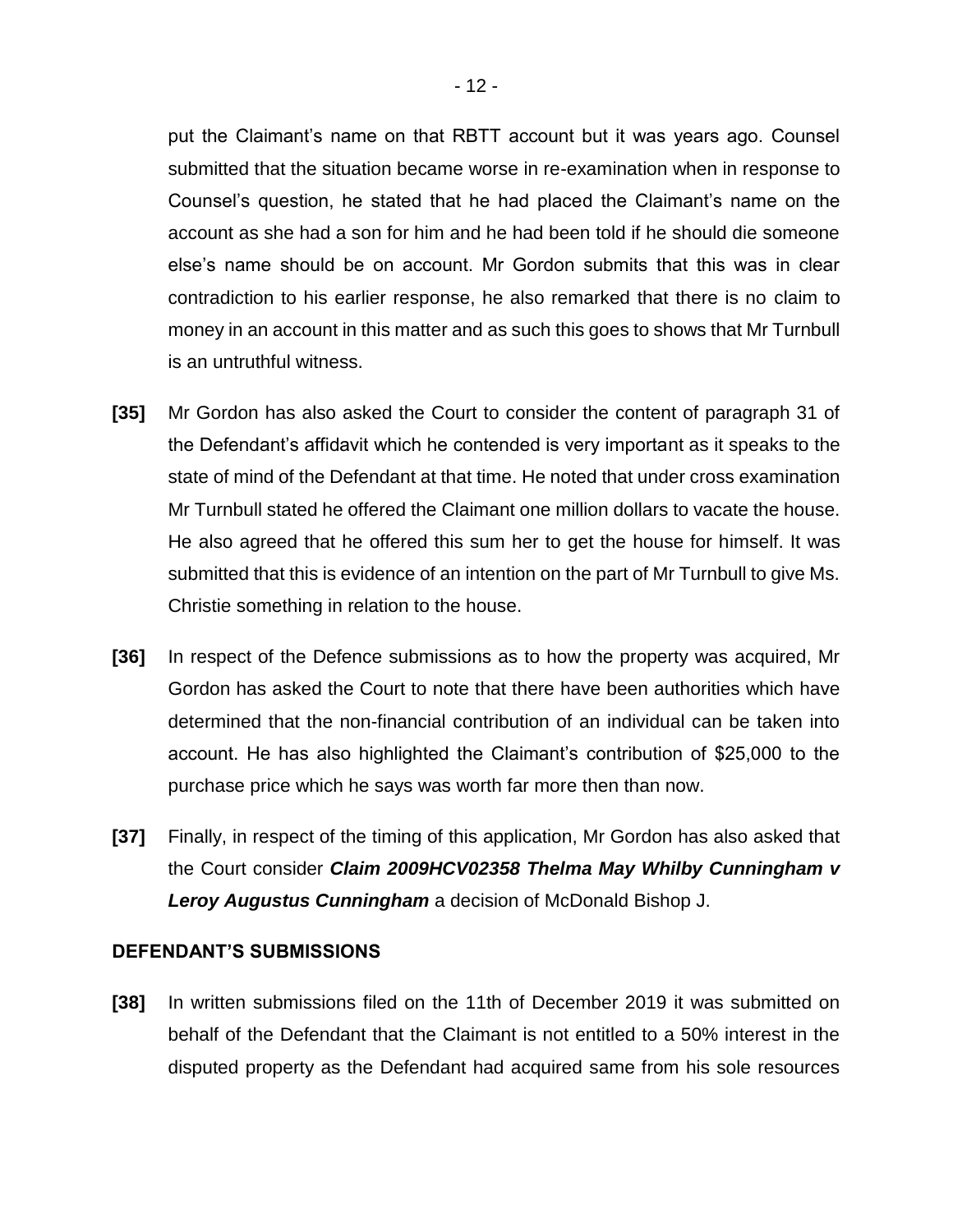and with the aid of a loan before he began cohabiting with the Claimant and the mortgage and renovation expenses were solely borne by him.

- **[39]** It was also submitted that it would be unjust, unfair and unreasonable to grant a 50% interest to the Claimant in circumstances where she owned a property consisting of a 2 bedroom, 2-bathroom house. It was also submitted that throughout the relationship the parties had kept their monies separate and owned no asset between them. It was also submitted that the Claimant held no interest in the motor vehicles as these were acquired by the Defendant from his own resources and with the aid of a loan.
- **[40]** It was submitted by Ms. Neil that the application had been brought out of time as the parties had separated in 2005 and as such this application should have been brought no later than December 31st, 2006. Counsel also submitted that no application having been made for an extension of time to bring this claim the claim is irregular and in this regard reliance has been placed on *Calvern Gavin v Lauretta Gavin [2017] JMSC Civ 119*, paragraph 13 where in the combined appeal of *Angella Bryan Saddler v Samuel Oliver Saddler and Fitzgerald Hoilette v Valda Hoilette etal [2013] JMCA Civ 11* on the point of an application brought under PROSA outside of the 12 month period it was observed inter alia by Phillips JA as follows;

*'the claim was not invalid but irregular and could not proceed if the order to extend time was not granted'*

- **[41]** Issue is also taken with the assertion that the Claimant could be considered a spouse as the parties separated in 2005 and the Defendant is now married. Counsel submits that in light of the definition of spouse under PROSA the Claimant must prove that she fell within same otherwise her application must fail.
- **[42]** While accepting that the property would have been the family home for the purposes of the Act, Counsel has submitted that the task for the Court was to examine the evidence to determine if this was an appropriate case foe the presumption to be varied pursuant to Section 7 of PROSA. In this regard, Counsel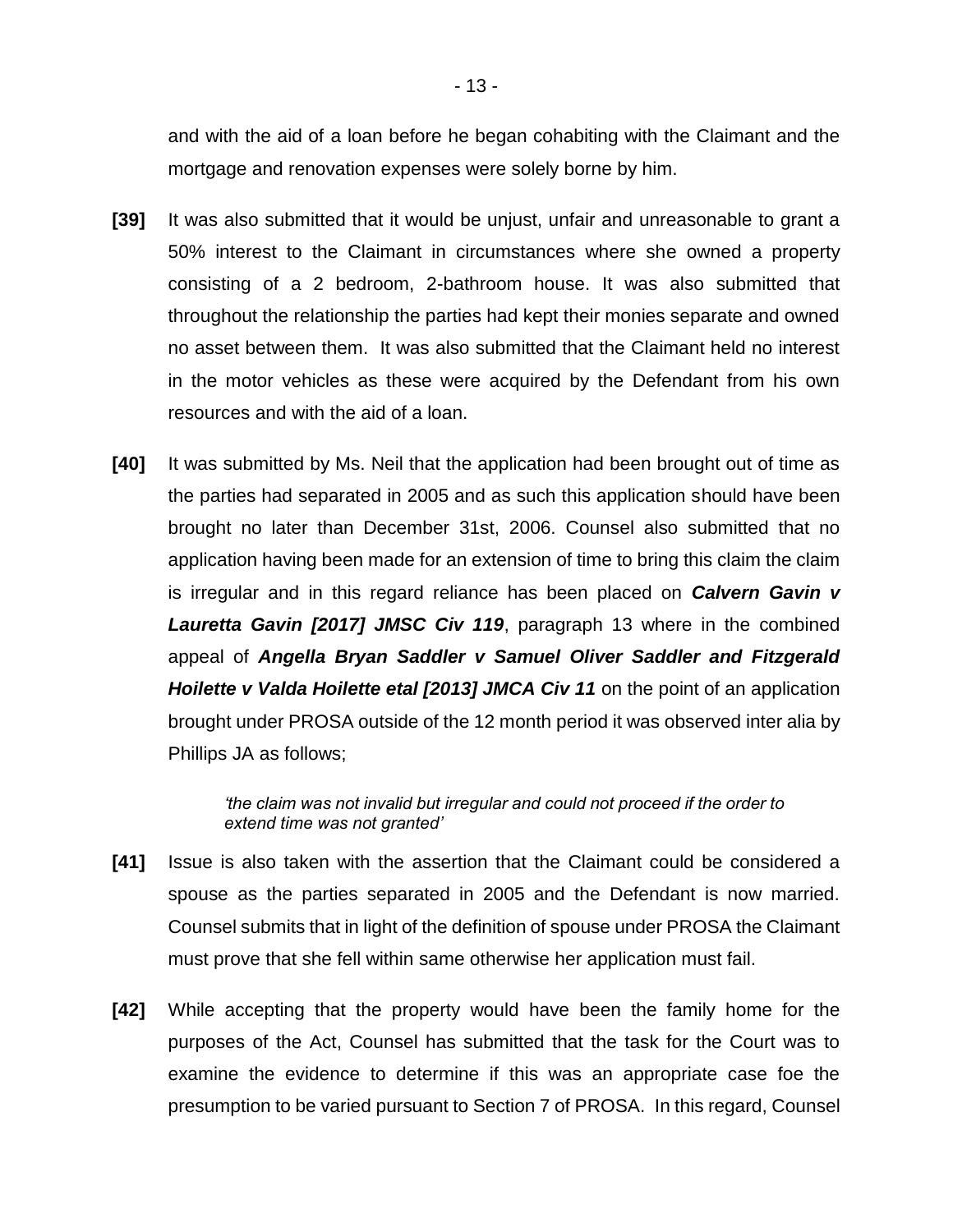has sought to rely on Section 7 (ii) which speaks to whether the family home was already owned by one spouse at the time of the marriage as it is the defence's contention that he purchased the house in 1992 and later invited the Claimant to move in with him. It was also submitted by Ms. Neil that the fact that the Defendant did not place the Claimant's name on the title although they were in a relationship was a clear indication that he did not intend to give her a legal interest in the property.

- **[43]** It is submitted that in light of the foregoing the Court should find that the Claimant was not entitled to more than a 30% interest and the Defendant to 70% and reliance is placed on the decision *Heather Fern McLaren-Josephs v Nigel Archibald Josephs [2019] JMSC Civ 72.* It is also submitted that the value of the parties share should be determined as at the date on which the parties ceased to cohabit which is said to be 2016.
- **[44]** In respect of the motor vehicles it is submitted that the motor vehicles registered PE 2304 and 0528 FL do not belong to the Defendant. In respect of the Toyota Hiace PP982J and the Toyota Corona 1269 GR Counsel has asked the Court to note the Certificates of Title which refer only to Mr. Turnbull as the owner.
- **[45]** In additional submissions addressing the viva voce evidence of the witnesses, Ms Neil has pointed out that on the Claimant's own account she was never a part of the transaction to acquire the disputed property. She was not a signatory to the mortgage, neither was she able to produce documentary proof of any contribution made by her.
- **[46]** In support of this contention, Counsel also pointed to the admissions by the Claimant that she did not know the deposit paid or the monthly mortgage payments.
- **[47]** Ms Neil also referred to and relied on Exhibit ET1 which is a sale agreement in respect of the said property which shows that same was e executed in 1992 and had the stated date for completion as August 31st 1992 as evidence which shows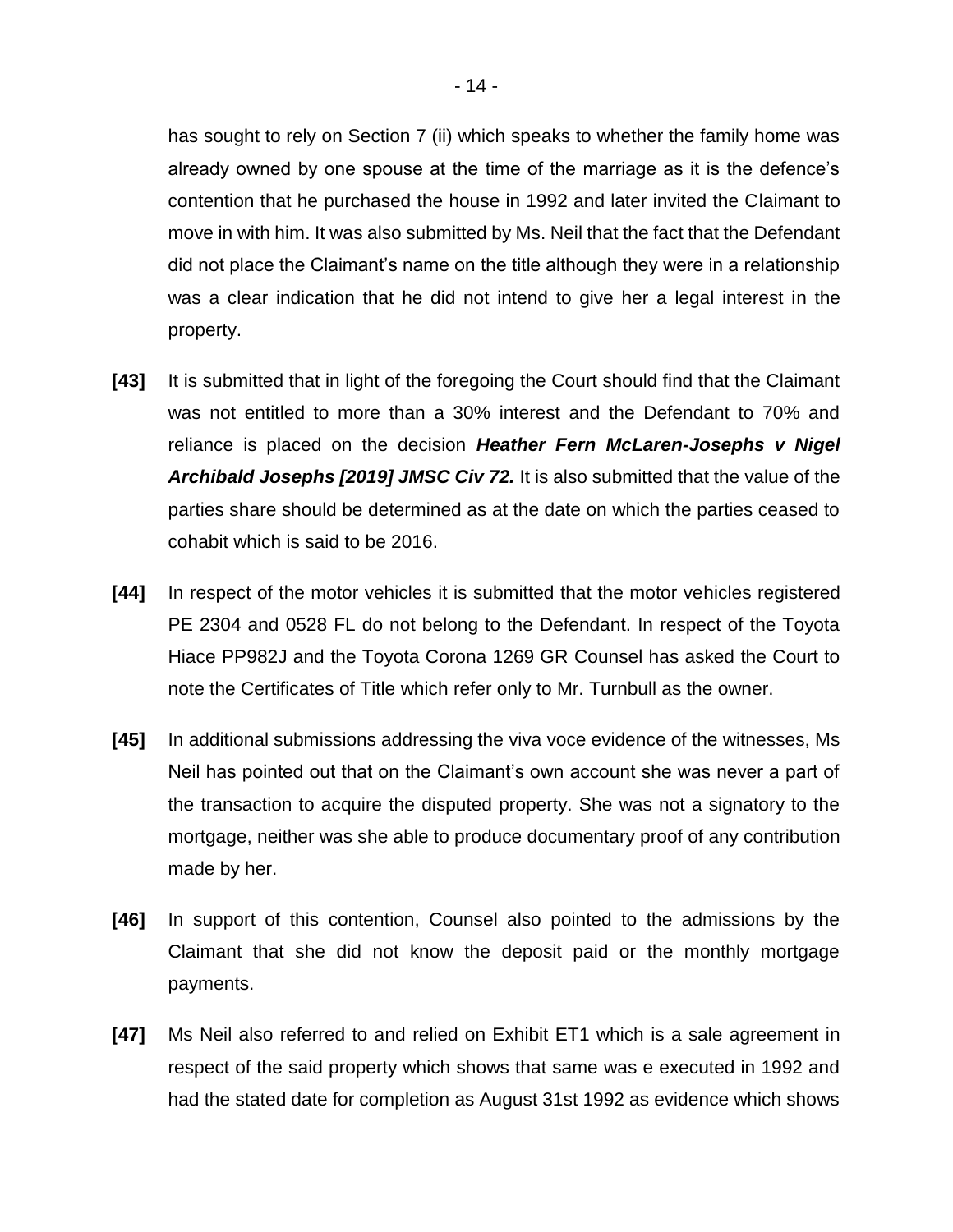that the Defendant entered into a contract to purchase the relevant property long before 1993.

- **[48]** In respect of the sum of \$25,000 which the Claimant pointed to as her contribution towards the purchase of the property, Counsel has asked that the Court accept the evidence of the Defendant on this point that the money was used for painting and new locks as it is evident that it had nothing o do with the purchase which the defence contend had already occurred.
- **[49]** In respect of when the parties began to cohabit Ms Neil has asked the Court to take special note of the evidence of Charlene Vassell the daughter of the Claimant who gave evidence that both she and her mother would be back and forth between her maternal grandmother's house and that of the Defendant. This situation she said continued until she was twelve years old and on her account that would have meant that cohabitation did not begin until 1994/5.
- **[50]** Counsel has submitted that this evidence is in clear contradiction with that of the Claimant and undermines her veracity as it was her assertion that the parties began to live together in 1986.
- **[51]** It was also submitted that the Claimant's account was riddled with inconsistencies as in speaking of renovations done by her to the property she stated in her affidavit that this was done in 1995 to 1996. Under cross examination however she stated that the renovations took place before her son was born and accepted this would have been 1993. When asked if the renovations occurred in the year the property was purchased however she indicated that it did. When asked about the nature of the renovations she replied we both fix up the place before saying I paint and bought paint and locks. I do a lot of fixing up as a woman. It is submitted that in light of these inconsistencies the Court should prefer the account of Mr Turnbull that the sum of \$25,000 given by the Claimant was for the initial 'fixing up' of the property but it was his sole effort in 1995/6 that took care of the renovations done.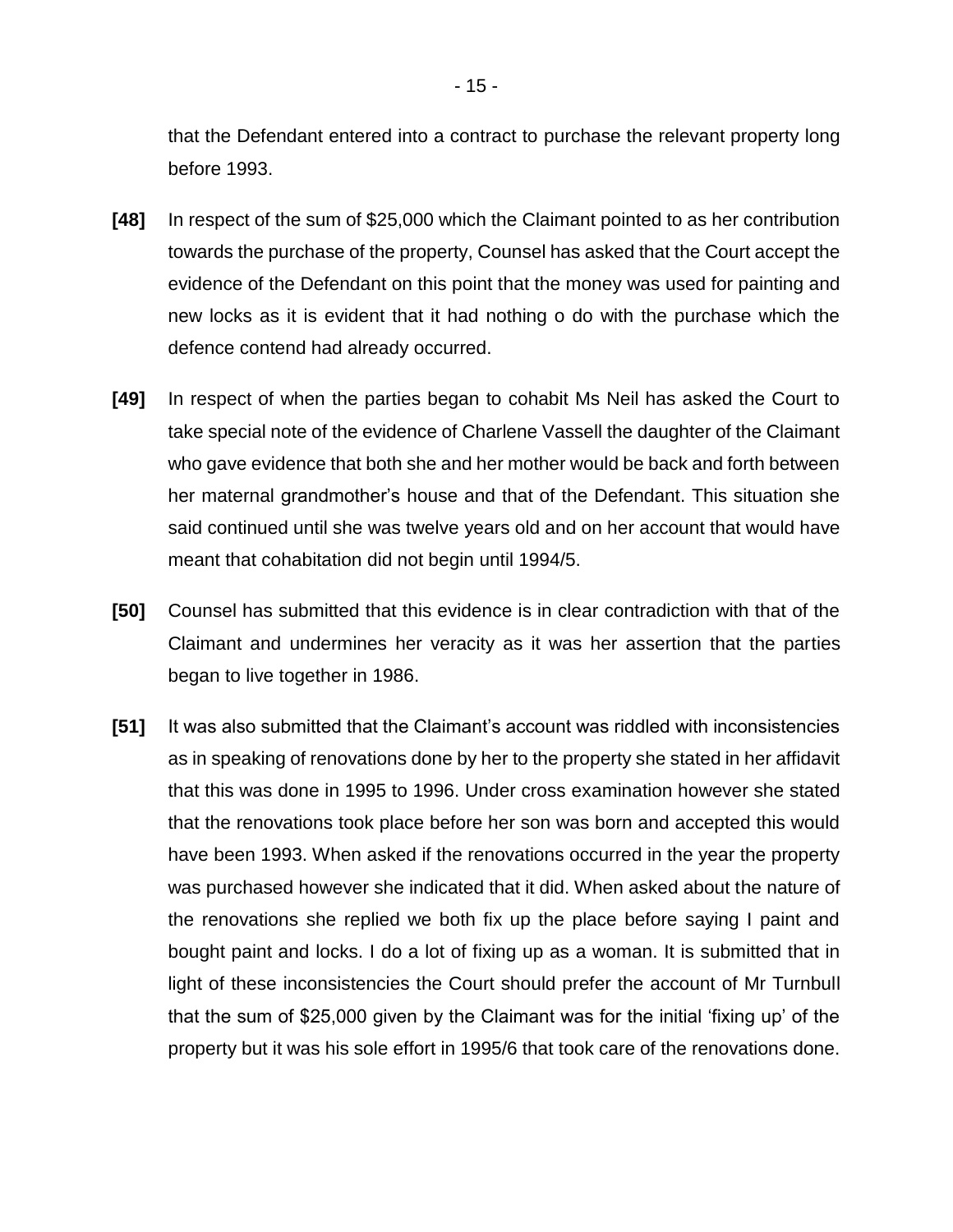- **[52]** In respect of the pooling of funds by the parties Ms Neil has submitted that it is evident that this did not occur as the Claimant gave evidence that she did not put the Defendant on her accounts. In respect of the account which the Defendant later admitted having placed the Claimant on, Ms Neil stated that it was so long ago it is clear that he simply forgot but his reason for placing her on the account ought to be accepted by the Court as plausible in the circumstances.
- **[53]** On the point of the parties operating independently of each other, Ms Neil also made reference to the other businesses operated by the Claimant in addition to her position as a lab technician. She has also asked the Court to note that the house built by the Claimant was clearly done to exclude the Defendant from occupying same.
- **[54]** In respect of the separation date of the parties, Ms Neil submitted that although the Claimant said she and the Defendant separated in August 2016 she also stated that he had become engaged to more than one person over the years. It was Counsels contention that the Defendant's involvement in a number of relationships over the years as acknowledged by the Claimant is a clear indication that he had always operated as a single man. The end result of this it is submitted is that the parties would have separated long before August 2016 and if this was from 2005 the Claimants action was out of time.
- **[55]** In concluding her submissions Ms Neil observed that the Claimant had failed to prove on a balance of probabilities that she had been living with the Defendant as man and wife up to 2016.
- **[56]** She submitted that in the event the Court found that this was the date of separation the contribution of the parties must be closely examined as on the Claimants account she contributed 5% while the Defendant contributed 95%. She has also asked the Court to find that Ms Christie never assumed any of the expenses of the family and her payment of the utility bills for electricity and water was the least she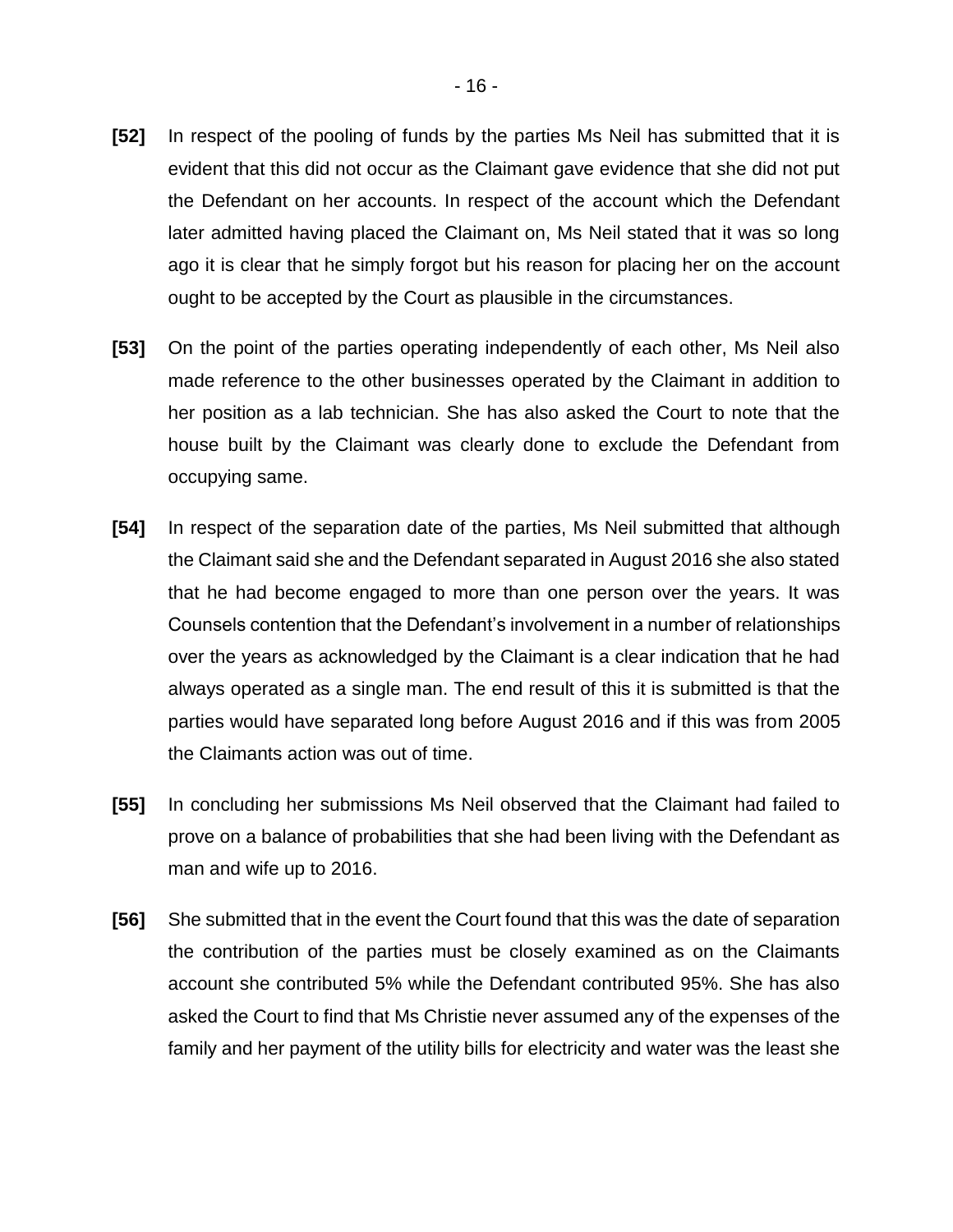could have done as an occupant of the premises. As such any award to be made should not exceed 25% to the Claimant and 75% to the Defendant.

- **[57]** In respect of Mr Gordon's submission that on the Defendants account the parties would still have cohabited until 2016, Ms Neil asked the court to consider the definition at section 2 of the act which states that cohabitation exists where the parties live together in a conjugal relationship.
- **[58]** In respect of the motor vehicles reference was made to what has been termed as independent evidence which shows that the vehicles owned by the Defendant were acquired between 2008 and 2014 and as such could not have been acquired through the parties joint resources in 1998 as stated by the Claimant. As such outside of the Cressida which it is accepted is owned by the Claimant the Court is asked to find that the additional vehicles are not relevant to this claim neither did the Claimant contribute to their acquisition.

### **Issues for consideration**

- **[59]** On a review of the respective cases as well as the submissions of Counsel for both parties, it is clear that there are a number of issues which must be determined by the Court.
	- 1. Was the application brought within the twelve-month period as required under Section 13(1) of PROSA and if not has a basis for an extension of time been made out by the Claimant?
	- 2. Should the equal shares rules be applied or has a sufficient basis been provided on which same should be displaced?
	- 3. Has the Claimant provided evidence to the requisite standard to justify her claim in respect of the motor vehicles?

### **RELEVANT LAW**

**[60]** Time Limit for the bringing of an application under PROSA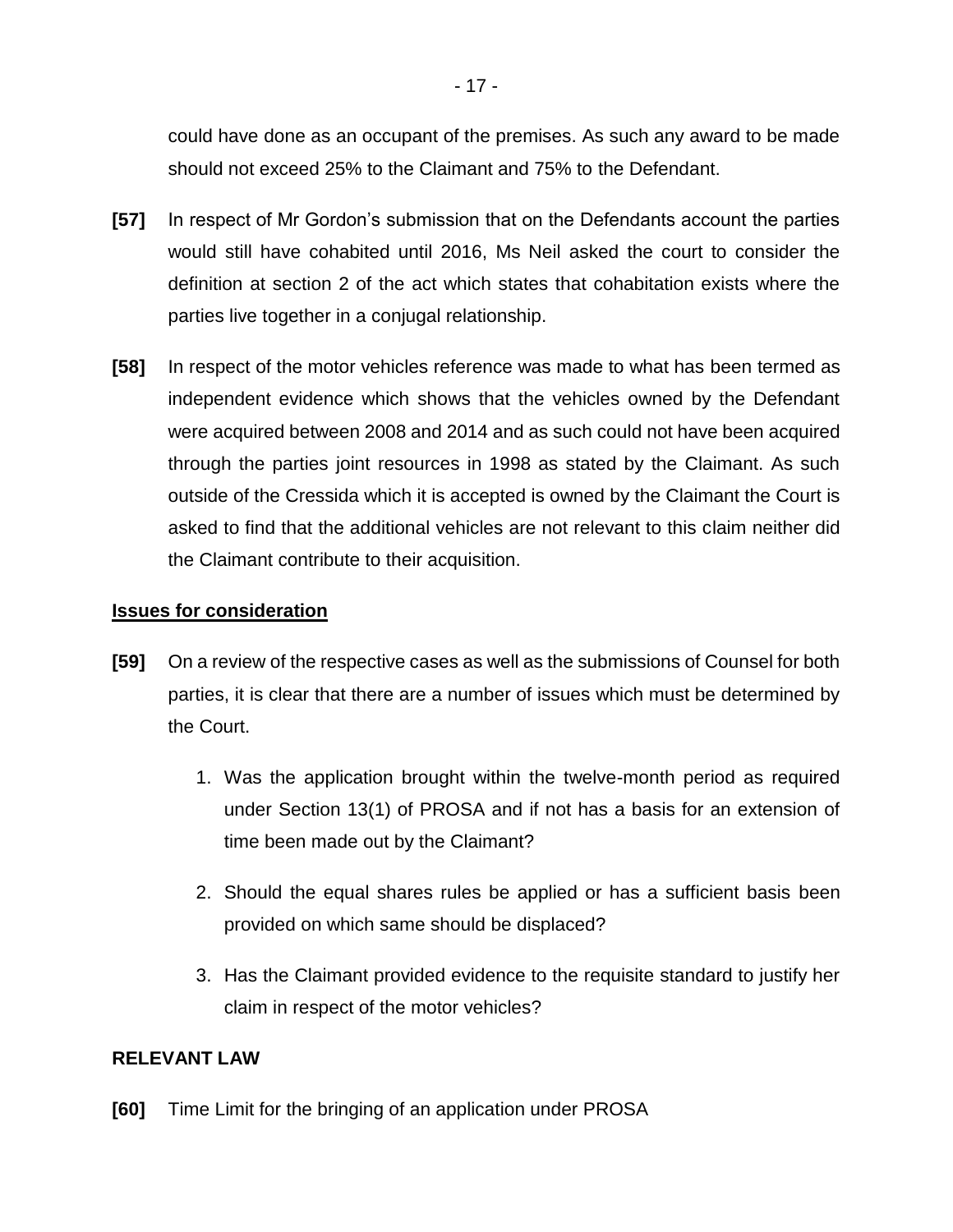- **[61]** In respect of the factors which trigger the point of the bringing of an action under this Act and the period within which such an action should be brought, Section 13((1) and 2) provide as follows;
	- *13. (1) A spouse shall be entitled to apply to the Court for a division of property –*
	- *(a) on the grant of a decree of dissolution of a marriage or termination of cohabitation; or*
	- *(b) on the grant of a decree of nullity of marriage; or*
	- *(c) where a husband and wife have separated and there is no reasonable likelihood of reconciliation; or*
	- *(d) where one spouse is endangering the property or seriously diminishing its value, by gross mismanagement or by wilful or reckless dissipation of property or earnings.*
	- *(2) An application under subsection (1)(a), (b) or (c) shall be made within twelve months of the dissolution of a marriage, termination of cohabitation, annulment of marriage, or separation or such longer period as the Court may allow after hearing the applicant.*
- **[62]** There is no dispute that the situation in respect of applications made outside of the twelve-month period has been judicially considered and one of the earlier decision in respect of same is *Brown v Brown [2010] JMCA Civ 12*, where Morrison JA (as he then was) said at [77]:

*"On an application under section 13(2),it seems to me, that all the judge is required to consider is whether it would be fair (particularly to the proposed defendant, but also to the proposed claimant) to allow the application to be made out of time, taking into account the usual factors relevant to the exercise of a discretion of this sort, such as merits of the case(on a purely prima facie basis), delay and prejudice, also taking into account the overriding objective of the Civil Procedure Rules of 'enabling the court to deal with matters justly'(rule 1.1(1))".*

**[63]** Both Attorneys have also made reference to the consolidated appeal *of Angella Bryan-Saddler v Samuel Oliver Saddler [2013] JMCA Civ 11*, where the Court found that where a claim had been filed out of time and there had been no extension of time granted the status of that claim was not invalid but irregular and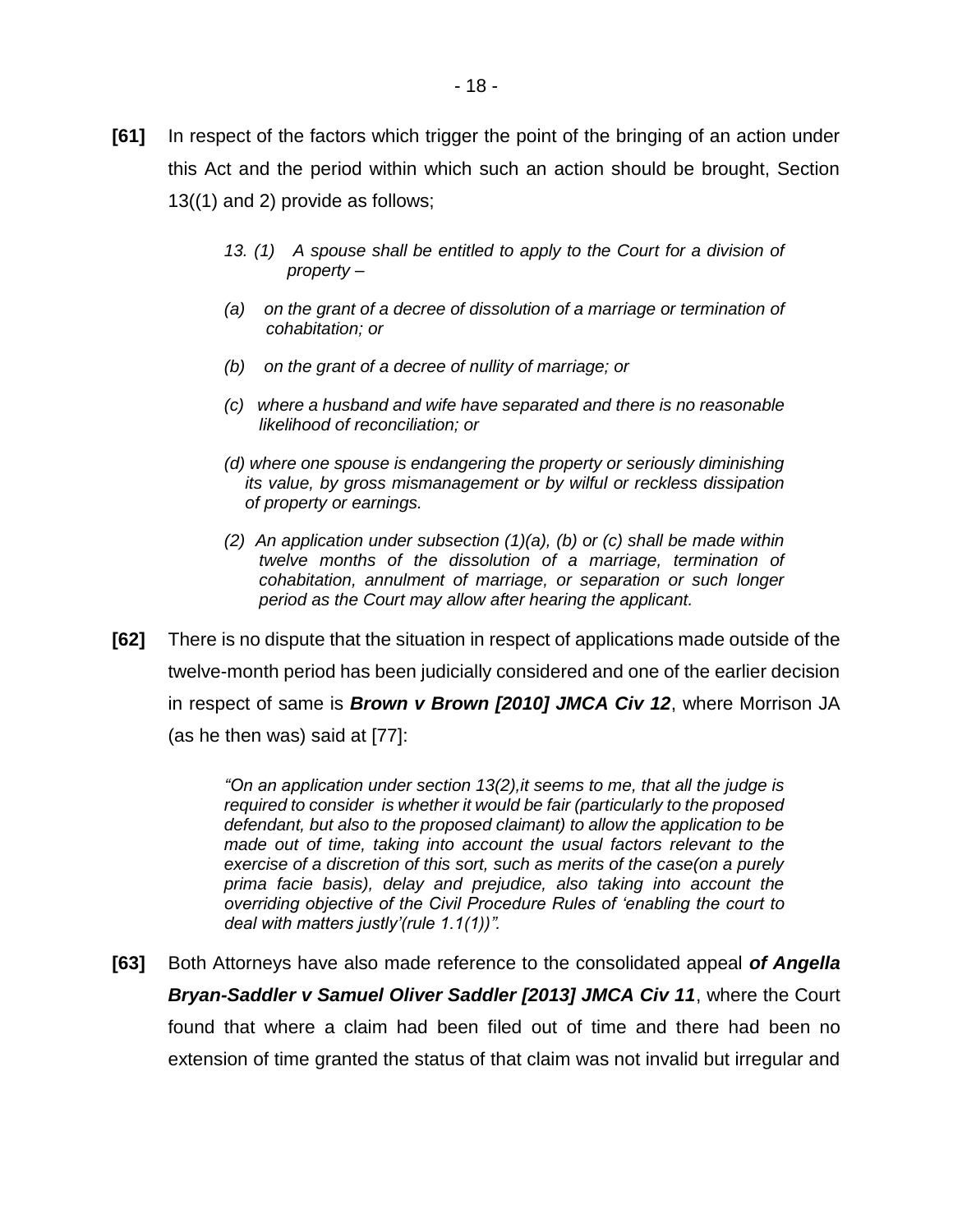it could not proceed if an order extending time was not granted by the Court. Phillips JA also went on to state;

*"Of course it must be taken as a given that in order for the application for extension to be successful and to obtain the exercise of the discretion of the court in favour of the applicant, the applicant must set out the length of the delay, the reasons for the delay, whether the claim is worthy of the grant of extension and whether there is prejudice to the other party (Allen v Mesquita)".*

**[64]** In *Gavin v Gavin* which has been referred to and relied on by Counsel for the Respondent, the Court allowed an extension of time inspite of a delay of 9 years in the bringing of the application. The Court came to this conclusion by examining the reasons given for the delay which were found to be reasonable in light of the surrounding circumstances. The Court also considered the question of any possible prejudice to the Respondent and found that while none had been raised I amounted to no more than the loss of a technical defence while the prejudice to the Applicant if his claim was not allowed to proceed was far greater.

### **Division of Property – Equal Shares Rule and the Displacement of Same**

**[65]** The Application made by Ms. Christie in respect of the order for division of property has been made on the premise that the property in question is the family home. In respect of what qualifies as the 'family home' Section 2(1) of PROSA defines this as follows;

> *"family home" means the dwelling-house that is wholly owned by either or both of the spouses and used habitually or from time to time by the spouses as the only or principal family residence together with any land, buildings or improvements appurtenant to such dwelling-house and used wholly or mainly for the purposes of the household, but shall not include such a dwelling-house which is a gift to one spouse by a donor who intended that spouse alone to benefit.*

**[66]** On my examination of the evidence of the respective parties, in spite of the initial apathy of Mr. Turnbull, it does not appear that there is any dispute between them that the house at 32 Marine Gardens, St Ann would fall within the parameters of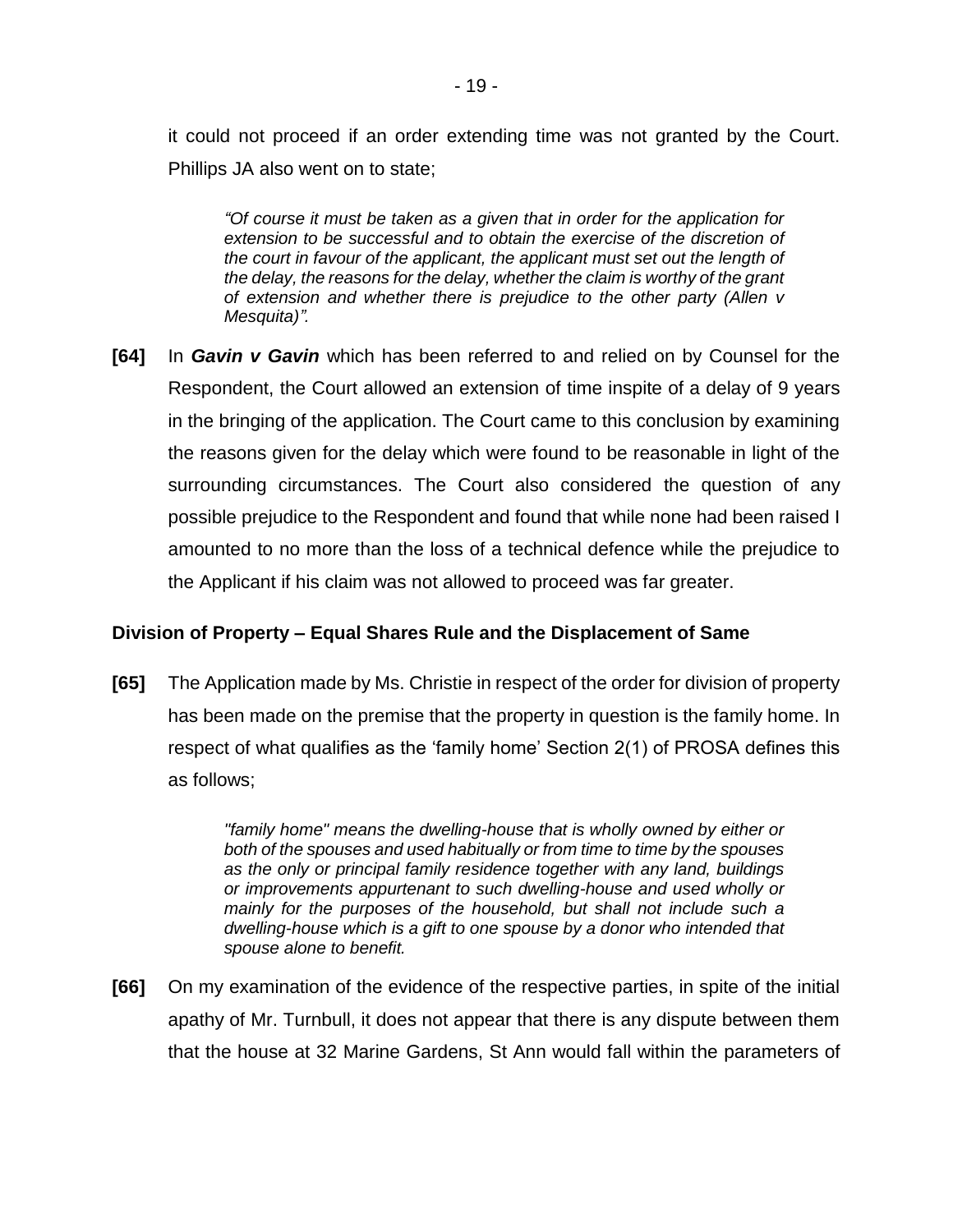this definition, as it was the principal residence of the family from 1993 to 2016 when the Respondent moved out and subsequently got married to someone else.

- **[67]** With that issue being an uncontroversial one, the Court would then have to consider the provisions of the legislation in respect of the rights of each individual on the termination of the union. On this point, the Court takes note of Section 6 which states;
	- *"6 (1) Subject to subsection (2) of this section and sections 7 and 10, each spouse shall be entitled to one-half share of the family home--*
		- *(a) on the grant of a decree of dissolution of a marriage or the termination of cohabitation;*
		- *(b) on the grant of a decree of nullity of marriage;*
		- *(c) where a husband and wife have separated and there is no likelihood of reconciliation.*
	- *(2) Except where the family home is held by the spouses as joint tenants, on the termination of marriage or cohabitation caused by death, the surviving spouse shall be entitled to one- half share of the family home."*
- **[68]** The application of this section has been examined in a number of decisions from the Supreme Court one of the more useful analysis being that of McDonald-Bishop J (as she then was) in *Graham v Graham Claim No 2006 HCV 03158 (delivered 8 April 2008)* where she assessed the statutory basis for the equal share rule at paragraphs 15-16 of that case, thus:

*"15. By virtue of the statutory rule, the claimant [applying under section 13 of the Act] would, without more, be entitled to [a] 50% share in the family home...and this is regardless of the fact that the defendant is [the] sole legal and beneficial owner. It is recognized that the equal share rule (or the 50/50 rule) is derived from the now well established view that marriage is a partnership of equals (See R v R [1992] 1 AC 599, 617 per Lord Keith of Kinkel). So, it has been said that because marriage is a partnership of equals with the parties committing themselves to sharing their lives and living and working together for the benefit of the union, when the partnership ends, each is entitled to an equal share of the assets unless there is good reason to the contrary; fairness requires no less: per Lord Nicholls of Birkenhead in Miller v Miller; McFarlane v McFarlane [2006] 2 AC 618, 633.*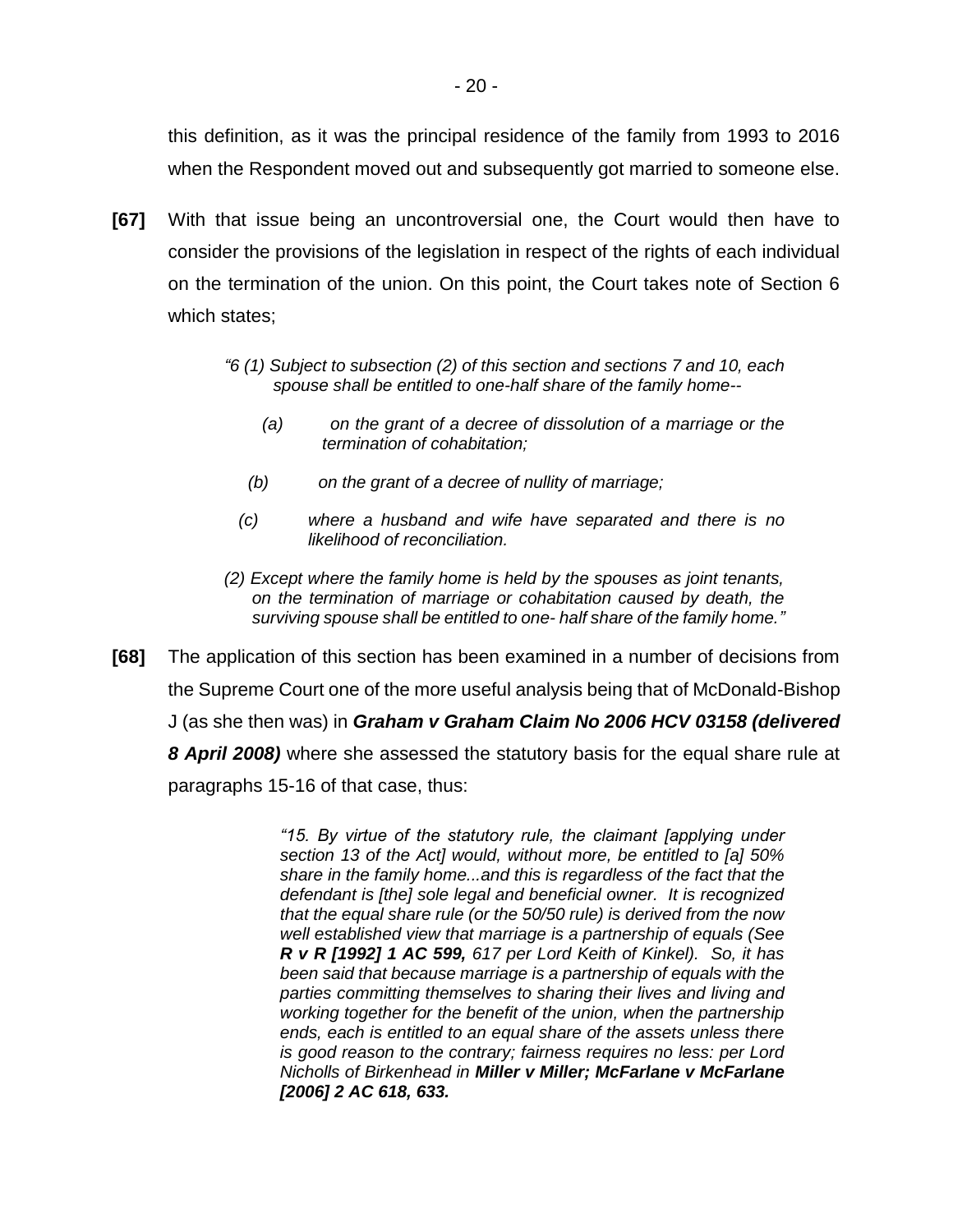*16. The object of the Act is clearly to attain fairness in property adjustments between spouses upon dissolution of the union or termination of cohabitation...."* 

- **[69]** From this authority, it is clear that the purpose of this provision is to ensure that each party to the marriage walks away with an equal share of the family home unless there is good reason to the contrary. The objective of this being to attain fairness between the parties.
- **[70]** The reference by the Court to the phrase 'unless there is good reason to the contrary' is a recognition of the fact that there are occasions when the application of the rule can and ought to be departed from and Section 7 of the Act addresses this as follows;

*"(1) Where in the circumstances of any particular case the Court is of the opinion that it would be unreasonable or unjust for each spouse to be entitled to one-half the family home, Court may, upon application by an interested party, make such order as it thinks reasonable taking into consideration such factors as the Court thinks relevant including the following-*

- *(a) that the family home was inherited by one spouse;*
- *(b) that the family home was already owned by one spouse at the time of the marriage or the beginning of cohabitation;*
- *(c) that the marriage is of short duration.*
	- *(2) In subsection (1) "interested party" means-*
		- *(a) a spouse;*
		- *(b) a relevant child; or*
- *(c) any other person within whom the Court is satisfied has sufficient interest in the matter."*
- **[71]** In considering how to treat with the provisions of Section 7(1) of the Act the dicta of Brooks JA in Stewart v Stewart provides useful guidance where he stated at paragraph 17;

At least three things are apparent from section 7(1):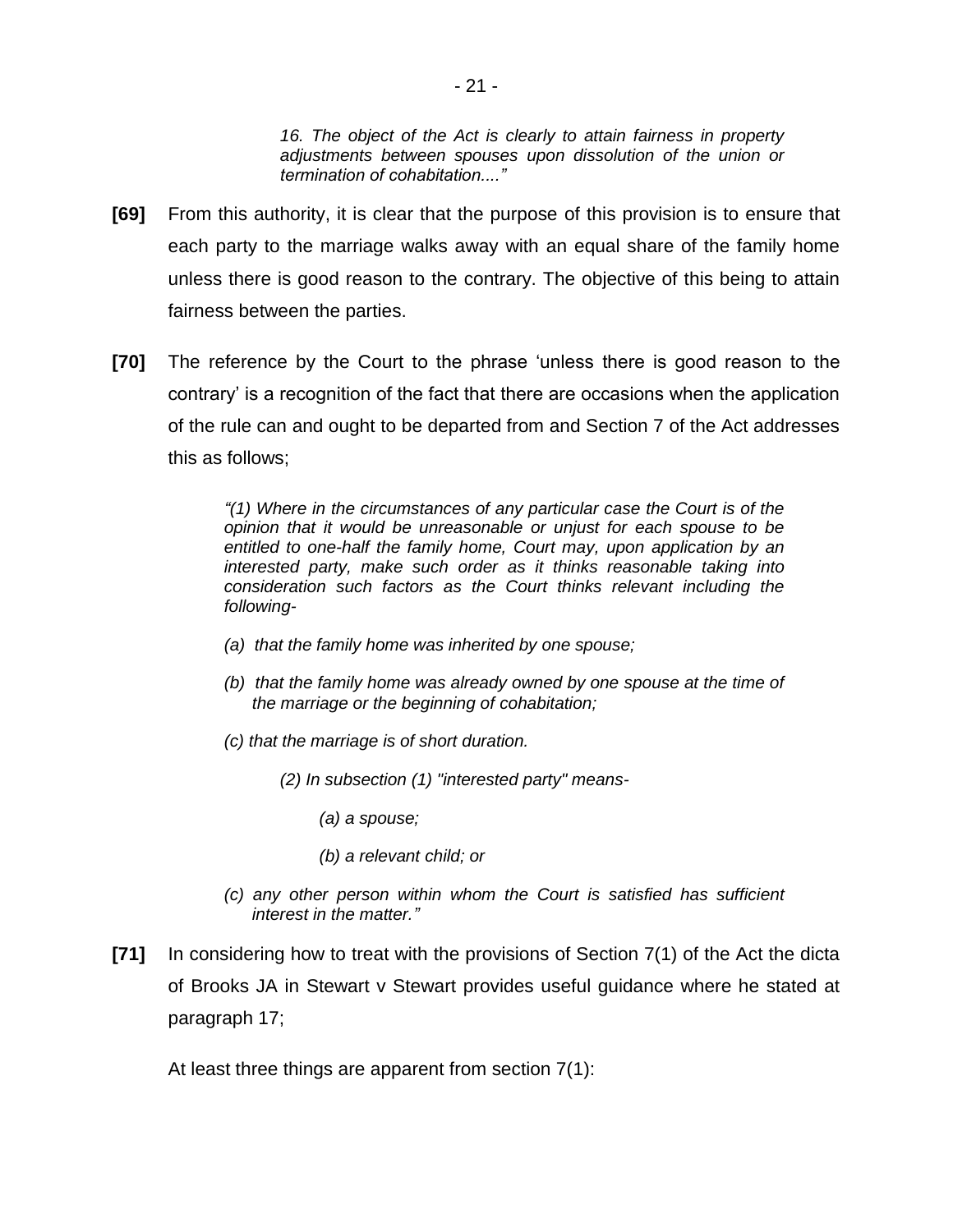- a. The section requires the party who disputes the application of the statutory rule, to apply for its displacement.
- b. The use of the word "including", implies that the court is entitled to consider factors other than those listed in section 7(1).
- c. The equal share rule has to be shown to be unreasonable or unjust; equality is the norm.
- **[72]** The effect of this position and its application to this case means that it is the responsibility/burden of the Respondent to satisfy the Court on cogent evidence that this rule should be displaced. In other words, he who asserts must prove. It also means that while certain categories are outlined at (a) to (c) this is not an exhaustive list as the Court accepted that a Judge is entitled to consider factors other than those listed. Additionally, the party seeking to displace this rule has the burden of persuading the Court that it would be unreasonable or unjust to give effect to it.
- **[73]** Further guidance on the approach that should be adopted by a Court to this Section is given at paragraph 34 of the judgment where Brooks JA stated;

What may be gleaned from the section is that each of these three factors provides a gateway whereby the court may consider other elements of the relationship between the spouses in order to decide whether to adjust the equal share rule. It is at the stage of assessing one or other of those factors, but not otherwise, that matters such as the level of contribution by each party to the matrimonial home, their respective ages, behaviour, and other property holdings become relevant for consideration. For instance, the family home may have been inherited by one spouse, but the other may have, by agreement with the inheriting spouse, solely made a substantial improvement to it at significant cost. In such a case the court would be unlikely, without more, to award the entire interest to the spouse who had inherited the premises.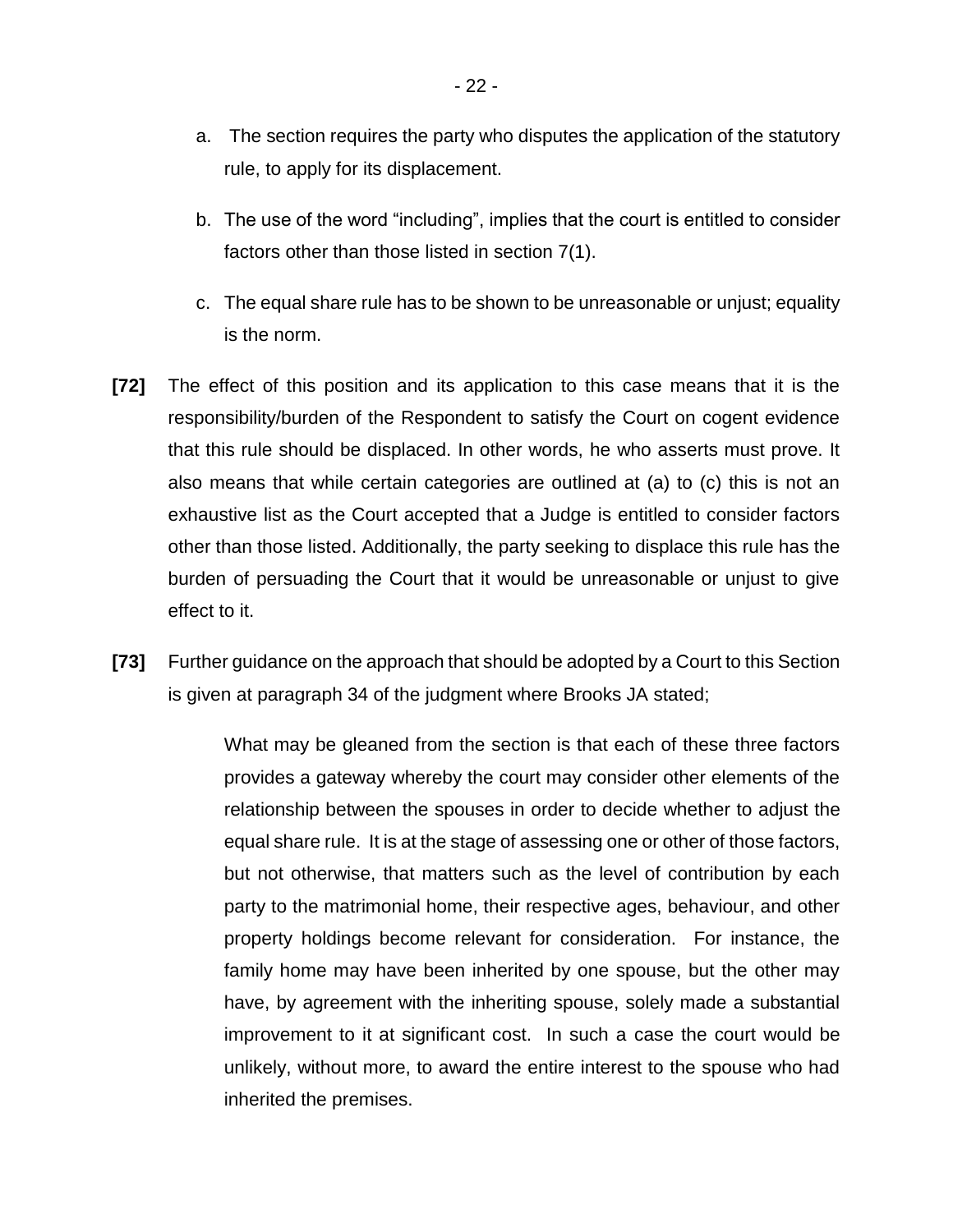**[74]** In concluding his analysis of this provision and what it entails at paragraph 76 and 77 the Learned Judge stated as follows;

> *"[76] In order to displace the statutory rule for equal interests in the family home, the court must be satisfied that a factor, as listed in section 7 of the Act, or a similar factor, exists. Contribution to the acquisition or maintenance of the family home, by itself, is not such a factor, it not having been included in section 7. This is in contrast to its inclusion, as a relevant*  factor, in section 14, which deals with property other than the family home.

> *[77] If the court is satisfied that a section 7 factor exists, it may then consider matters such as contribution and other circumstances in order to determine whether it would be unreasonable or unjust to apply the statutory rule. The degree of cogency of that evidence is greater than that required for other property. In considering whether the equality rule has been displaced, the court considering the application should not give greater weight to financial contribution to the marriage and the property, than to non-financial contribution."*

## **ANALYSIS AND DISCUSSION**

#### **Was the Application brought within the twelve-month period**

- **[75]** As outlined above, Section 13(2) of PROSA clearly provides that the time period for bringing an action is within twelve months of the end of cohabitation by the parties or the termination of the marriage, whichever is applicable. It is the Claimant's contention that although the initial claim filed was brought by way of the incorrect process her action should be viewed as having been filed in time as the filing was regularized in short order. It has been noted by Counsel on her behalf that the information in the Claim and the orders sought of the Court are substantially the same and as such the Court should find that the date on which the action had been brought was the 11th of April 2016.
- **[76]** Counsel for the Defendant on the other hand has submitted that even if the Court was prepared to accept April 2016 as the applicable filing date the Claimant is still outside of the twelve month period as the parties had ceased cohabiting from as far back as 2005. If the Defence submission is accepted the Court would have to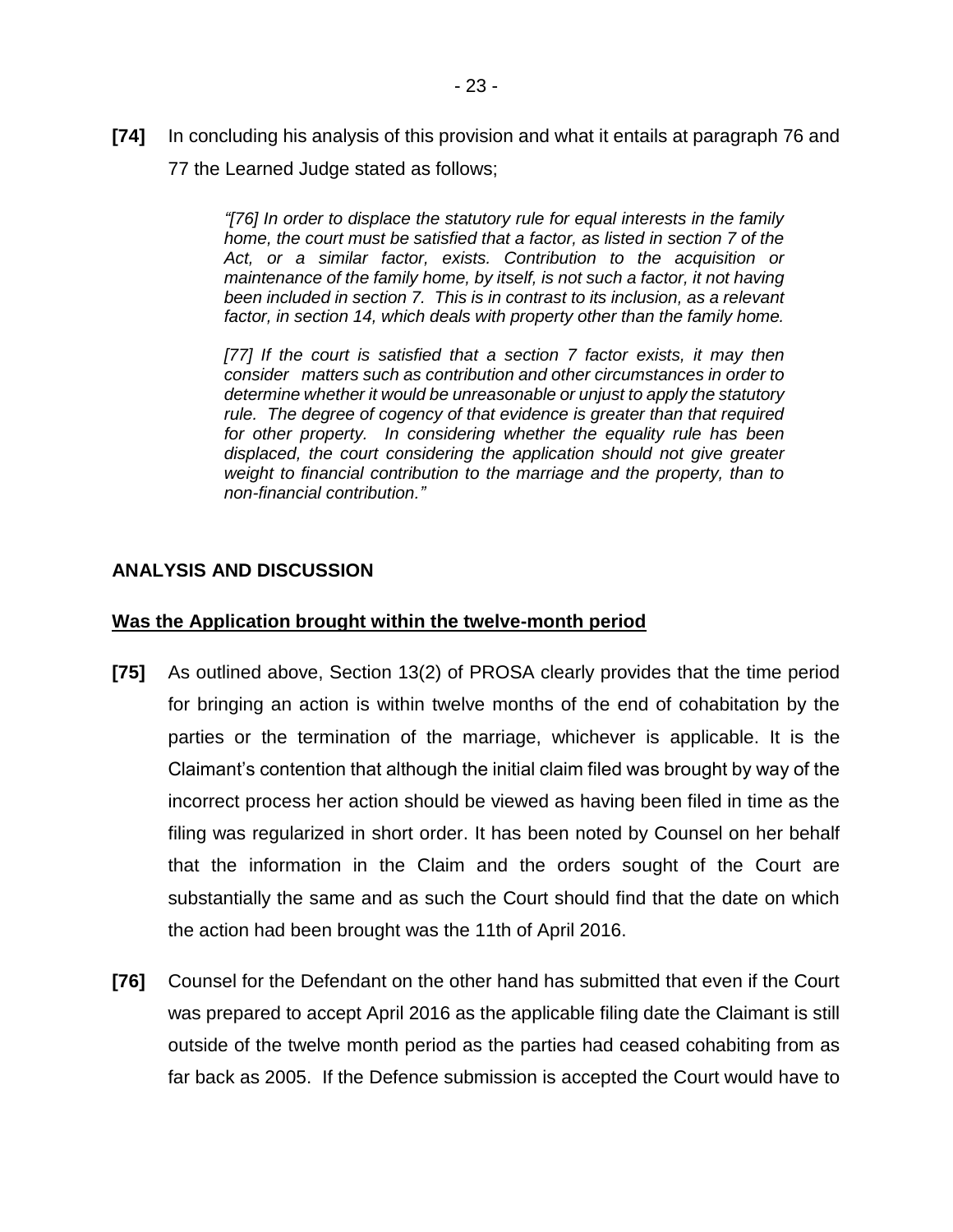consider not only the length of delay and any possible prejudice which may be occasioned to the Defendant but consideration would also have to be given to the reason provided for the delay and at this stage, I note that none has been given.

- **[77]** In coming to a decision on this issue the Court has to give careful consideration to the respective accounts of the parties to determine when it was that their relation actually came to an end.
- **[78]** On the Claimant's account her relationship with the Defendant continued to survive the high and low points even though she was fully aware that Mr Turnbull hadn't been a faithful partner, as he had even fathered a child by someone else during the relationship. In addition to this she also knew about other females with whom he had been involved including a lady in the USA. It was clear from her evidence that knowing all of this she had accepted Mr Turnbull for who he was and decided to stay in the relationship and until 2016 when he told her it was over it was her understanding that he was committed to remaining in the relationship with her as well.
- **[79]** In addition to Ms Christie's account there was also the account of her daughter Charlene Vassell that the parties were still living as man and wife up to 2012 when she migrated to the United States. It was also not disputed that during this time the Defendant's mother had moved in with them into that family dynamic or that this was the situation until her death in 2014.
- **[80]** On the other hand, the Court noted that while the Defendant accepted that he had resided at the premises up to 2016 and had only moved out after he was served with the papers filed in April 2016 he denied that the relationship had been in existence up to that year. He insisted that he had been driven to ask the Claimant to leave the house because he wanted to live a Christian life but on his own evidence he had already done that by moving into another bedroom and severing all relational ties with her.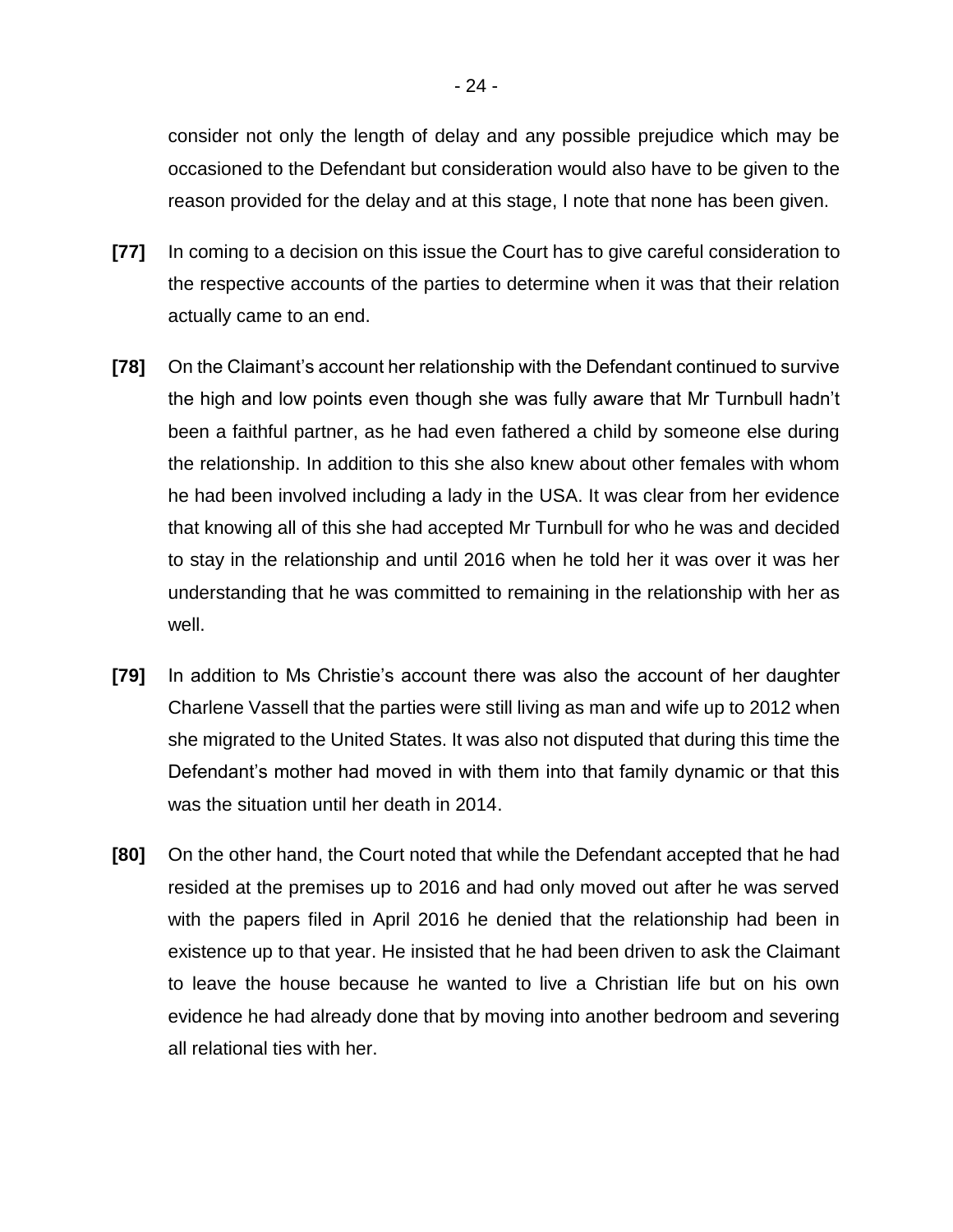- **[81]** Mr Turnbull's position as to the date when the relationship actually ended also seemed to be somewhat fluid. This was shown in the fact that although he had stated in his affidavit that he brought the relationship to an end in 2005 as he had gotten baptized and the Claimant refused to join him in Church under cross examination he insisted that things had ended much earlier about 2004 or even 2003. Additionally, his demeanor in response to suggestions that the relationship had still been in existence as the parties were still engaging in sexual relations up to 2016 was less than convincing and I was not impressed with his denials which seemed more embarrassed than robust.
- **[82]** Section 2 of PROSA makes it clear that included in the definition of cohabitation is the existence of sexual relations. Having reviewed the foregoing evidence, I accept that this situation was still in existence between the parties up to 2016 and I also believe that the claimant was still performing other widely duties including the provision of meals for her family in which the Defendant partook.
- **[83]** I did not believe the Defendant that the Claimant had stopped cooking from 2005 or only occasionally as he later stated, as she had a son who would have been 11 years old in 2005. In my assessment of the Claimant she did not strike me as the sort of individual who would have resiled from performing this function especially taking into account that there was a child to provide for. I did not believe that she was taking home food for herself as the defendant insisted and I believe that he only made this assertion as part of his attempt to convince the Court that the relationship had ended.
- **[84]** I accept that the actual time of separation was 2016 and I view the defendant's assertions to the contrary as nothing more than an attempt to deny the Claimant of the opportunity to have her matter heard by insisting it was brought out of time. In light of this finding, there is no need to consider whether an extension needs to be granted.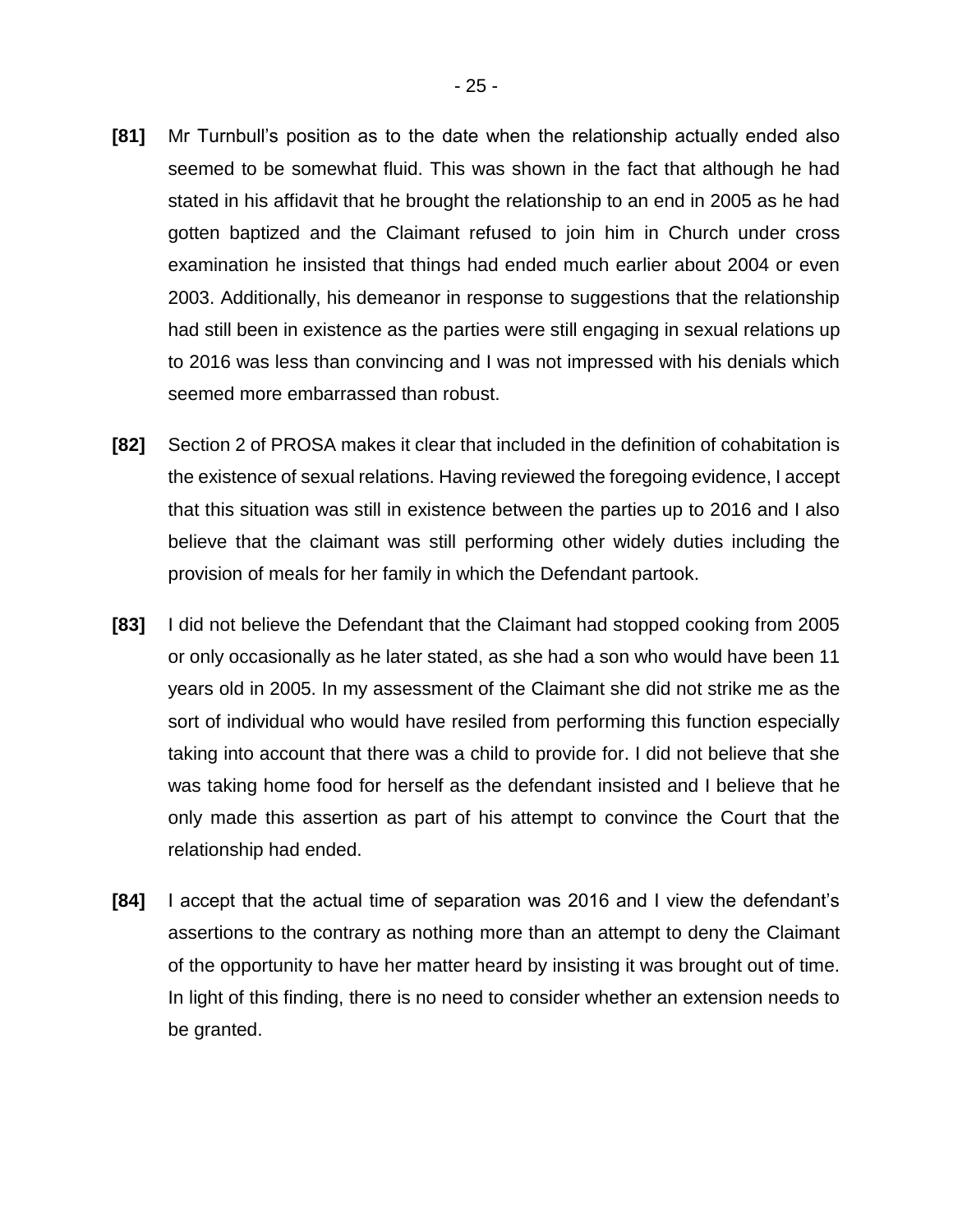- **[85]** Should the equal shares rules be applied or has a sufficient basis been provided on which same should be displaced?
- **[86]** An application having been made by the Claimant under this heading in circumstances where it has been accepted that the parties had been in a relationship, the application was brought within time and the residence in question had been the family home, the issue which must now be considered is whether on the evidence presented by Mr Turnbull the equal share rule outlined at Section 6 of the Act should be displaced.
- **[87]** It is settled law as seen in Graham v Graham that the purpose of section 6 is to ensure that each party to the 'marriage' walks away with an equal share of the family home unless there is good reason to the contrary, the objective being to attain fairness between the parties.
- **[88]** In Stewart v Stewart it was stated that in order to successfully displace this rule the party making this assertion must show that the application of same is unreasonable or unjust. It was also noted by the Court that contribution to the acquisition or maintenance of the family home, by itself, is not a factor that could displace the application of this rule it not having been included in section 7.
- **[89]** Taking these principles into consideration the Court must first be satisfied that a section 7 factor existed in this situation and only then would the issue of contribution come into play. In support of his contention that the rule should be displaced, Mr Turnbull relies on the assertion that the property had been owned by him prior to the Claimant moving in. He also seeks to rely on the fact that although the Claimant gave him the sum of \$25,000 which he said was to be used for minor renovations, the greater financial contribution towards the acquisition of the home was his. Additionally, while it has not been put forward as a section 7 factor Mr. Turnbull had also made reference to the fact that the Claimant is the registered proprietor of land on which has been constructed a dwelling house which can provide her with a home.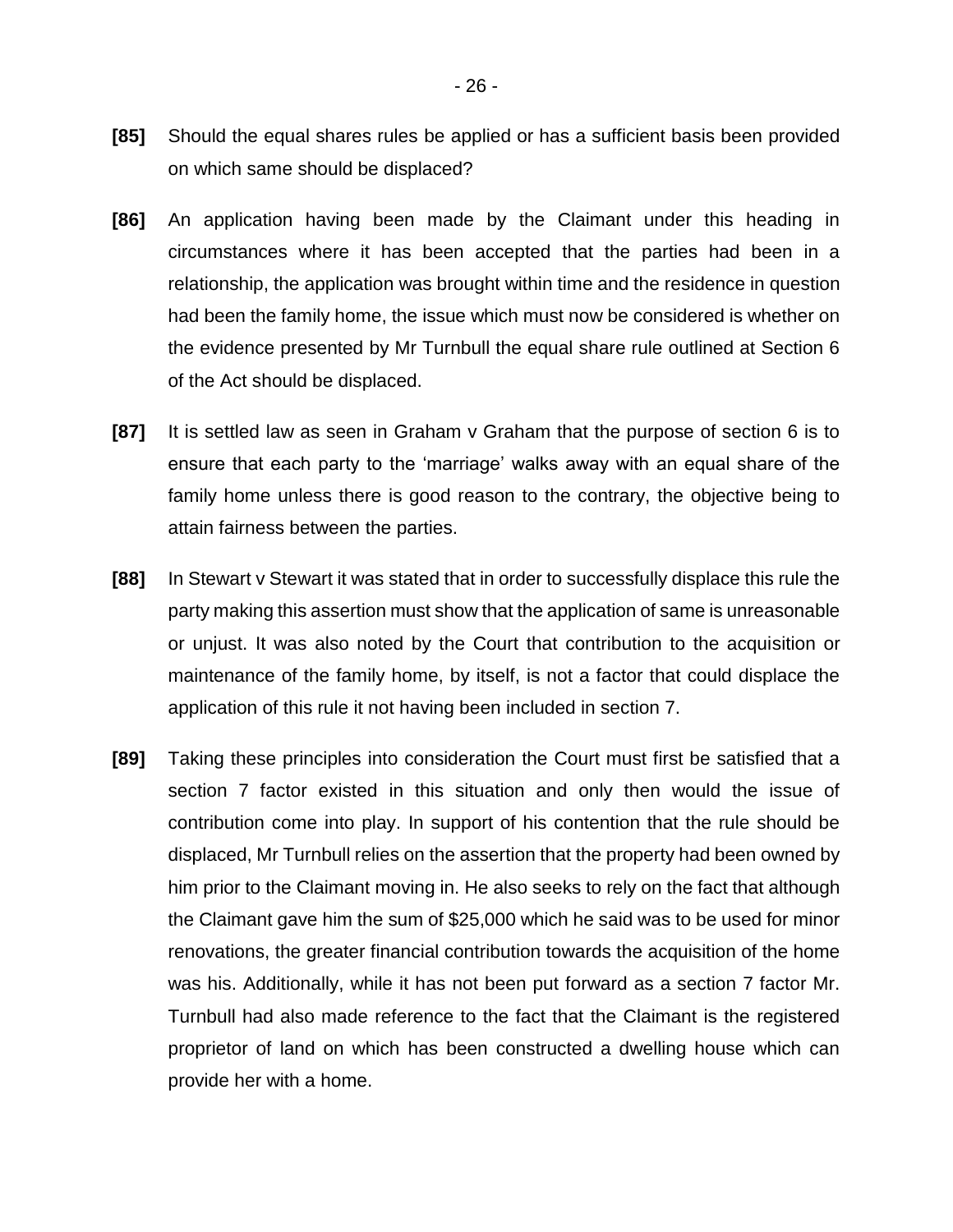- **[90]** In relation to the first factor on which the defendant relies, I note that although he has attached a sales agreement which states the date for completion as sometime in 1992, this agreement is unsigned and undated. The commitment letter presented however bears a date in July 1993 and states therein that the mortgage payment toward the purchase of the property had now been disbursed and monthly repayments were scheduled to commence September 1993. What it appears actually occurred is even though the Defendant seems to have entered into an agreement for the purchase of this property in 1992, this transaction was not completed until 1993, a conclusion which I note finds support in the Defendant's own exhibit.
- **[91]** On the Claimant's account she had been living with the Defendant since 1986 and they moved into the disputed property in 1993. On his account, Mr. Turnbull's account insisted that the relationship between he and the Claimant had been a visiting one but he confirmed that in 1993 she began living with him at the disputed property on his invitation. He accepted that in the same period she gave him the sum of \$25,000 which was used to do renovations to the house such as painting and grilling all of which he accepted was done not long after taking up occupancy in same.
- **[92]** I believe that contrary to the assertion of the Defendant the sale of the property was not completed until late 1993 after which he and the Claimant moved into the property and carried out these minor reservations and their son was born there a few months later in February 1994.
- **[93]** On the issue of the financial contribution of the respective parties, while the monetary contributions of the Defendant at the time of the purchase of the property was clearly greater than that of the Claimant, it is undisputed that during the course of the relationship she would have borne responsibility for some of the expenses associated with the running of the home. I accept her account that these nonfinancial contributions were made and I note that some of these were reluctantly accepted by the Defendant under cross examination.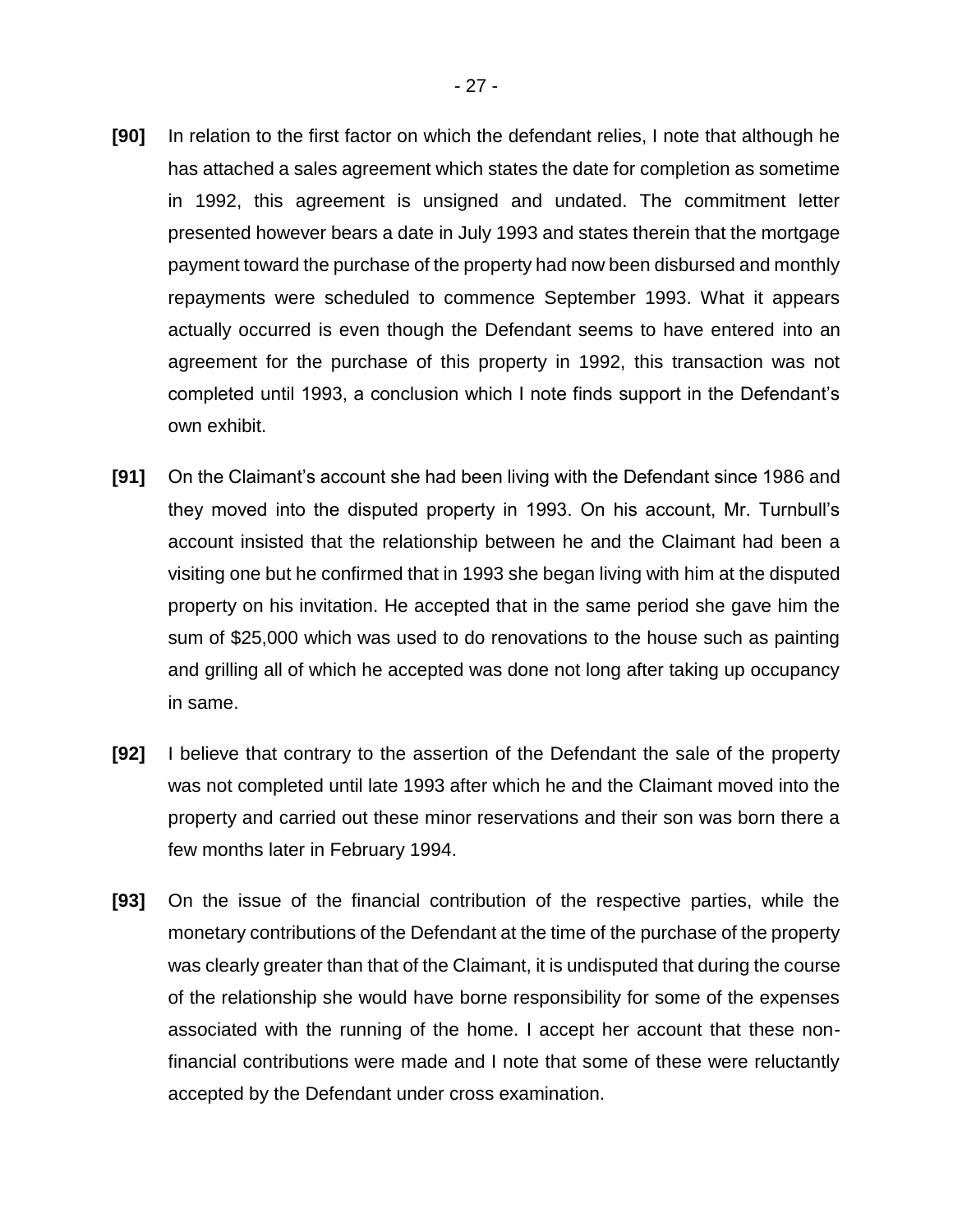- **[94]** The decided cases on this area have made it clear that not only is contribution not a factor that can displace this rule but the non-financial contributions of a spouse can and ought to be taken into account when coming to a decision on this issue. This is especially important where it is contended that it was with the financial and non-financial contributions that made it possible for the Defendant to make the monthly mortgage payments as has been stated by Ms. Christie and accepted by the Court.
- **[95]** In light of the foregoing evidence and conclusions, drawn I am not persuaded that the Defendant has provided a basis on which the equal shares rule can or should be displaced and his request for a 75:25 division of the property must fail. I have considered whether this position should be adjusted taking into account his contention that she has another 'home' to go to and I am unable to conclude that it should.
- **[96]** I believe that for 31 years the Claimant shared a relationship with the defendant that had clearly been marked with a number of high as well as low points. In spite of this she made a home with the Defendant making contributions towards the acquisition and maintenance of same from what I accept were her more meagre resources. In spite of the fact that her name had not been placed on the title, I accept that this was no less her home than it was the Defendant's and I believe that it was in recognition of this fact that he offered not only to finish her mother's house in Lydford for her to move from the disputed property but also to pay her \$1 million dollars for her to 'get something for herself.'

# **Has the Claimant provided evidence to the requisite standard to justify her claim in respect of the motor vehicles?**

**[97]** In relation to the claim for half the value of the motor vehicles owned by the Defendant, it is the Claimant's case that these were acquired up to 1998 from both herself and the Defendant pooling their resources to make these purchases as she always contributed towards this whenever she was asked. In cross examination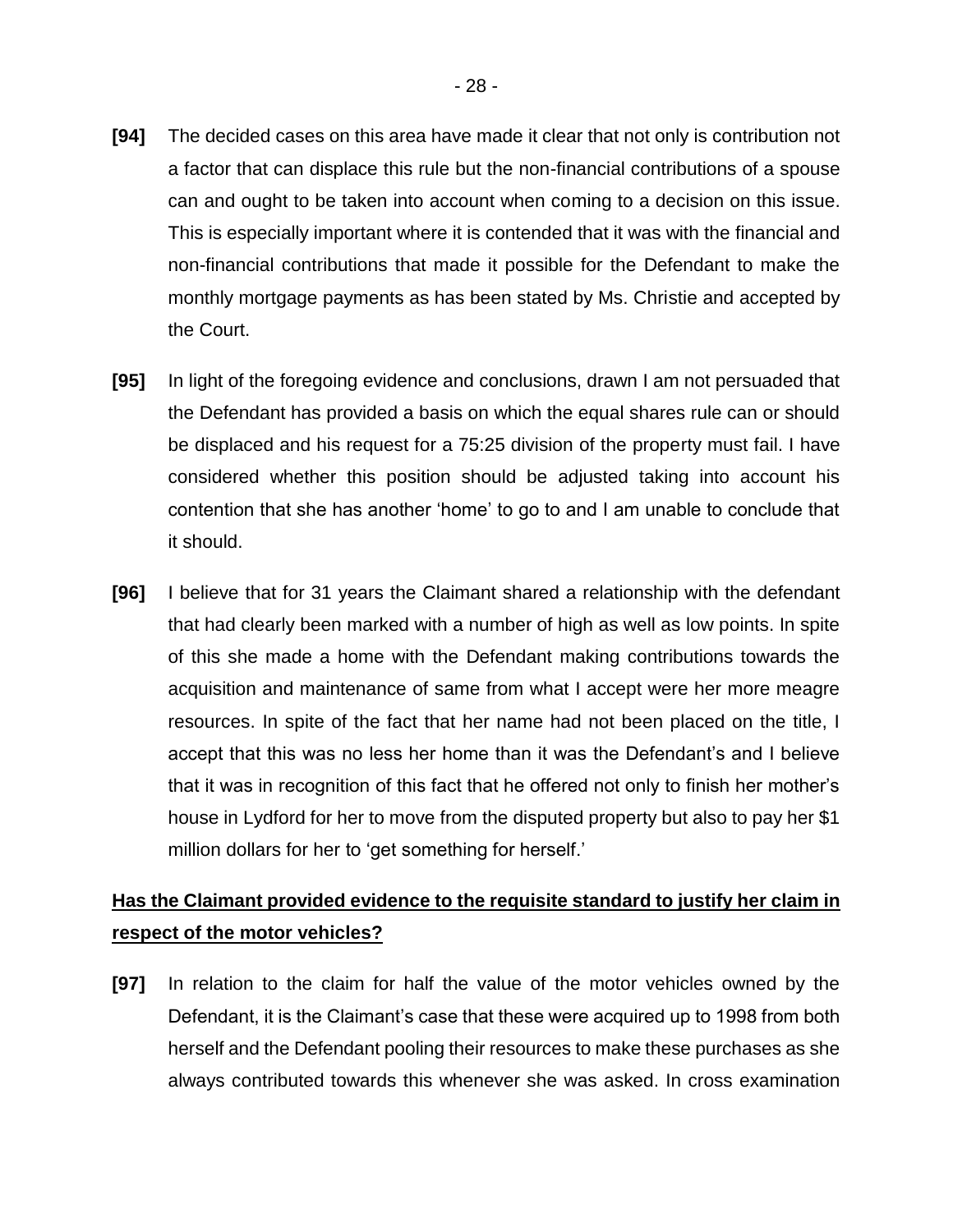she accepted that the Defendant had in fact purchased new vehicles, maybe even as recently as 2013/14. The Defendant on the other hand provided documents for 3 of the 4 vehicles in issue which showed that acquisition years as 2008, 2013 and 2014.

**[98]** While the Claimant insisted that she would have contributed to the purchase of any vehicles owned by Mr Turnbull, I found that her account at the end of cross examination was left in a most unsatisfactory state. In light of this I was unable to conclude that the vehicles which she said were jointly acquired are in fact the same vehicles currently owned by the Defendant and accordingly her claim for an equal share of these assets fails.

### **DISPOSITION**

- **[99]** In relation to the first order sought that the Claimant be declared to be the spouse of the Defendant, the Defendant having gotten married in 2016 the Court is constrained to declare that the Claimant had been his spouse until sometime in 2016.
- **[100]** The Claimant's request for a declaration that she is entitled under and by virtue of the Property Rights of Spouses Act 2004 to one half interest in property located at 32 Marine Gardens, Ocho Rios Post Office in the Parish of St. Ann comprised in Certificate of Title registered at Volume 1111 Folio 19 of the Register Book of Titles is granted.
- **[101]** An order is made that a valuation of the said lands be done by a Valuator to be agreed between the parties or in the absence of such agreement by a Valuator appointed by the Court.
- **[102]** An order is made that the costs of any valuation undertaken in respect of the said lands be borne by the parties equally.
- **[103]** An order is made that the Defendant be allowed to purchase the Claimant's interests in the said lands.